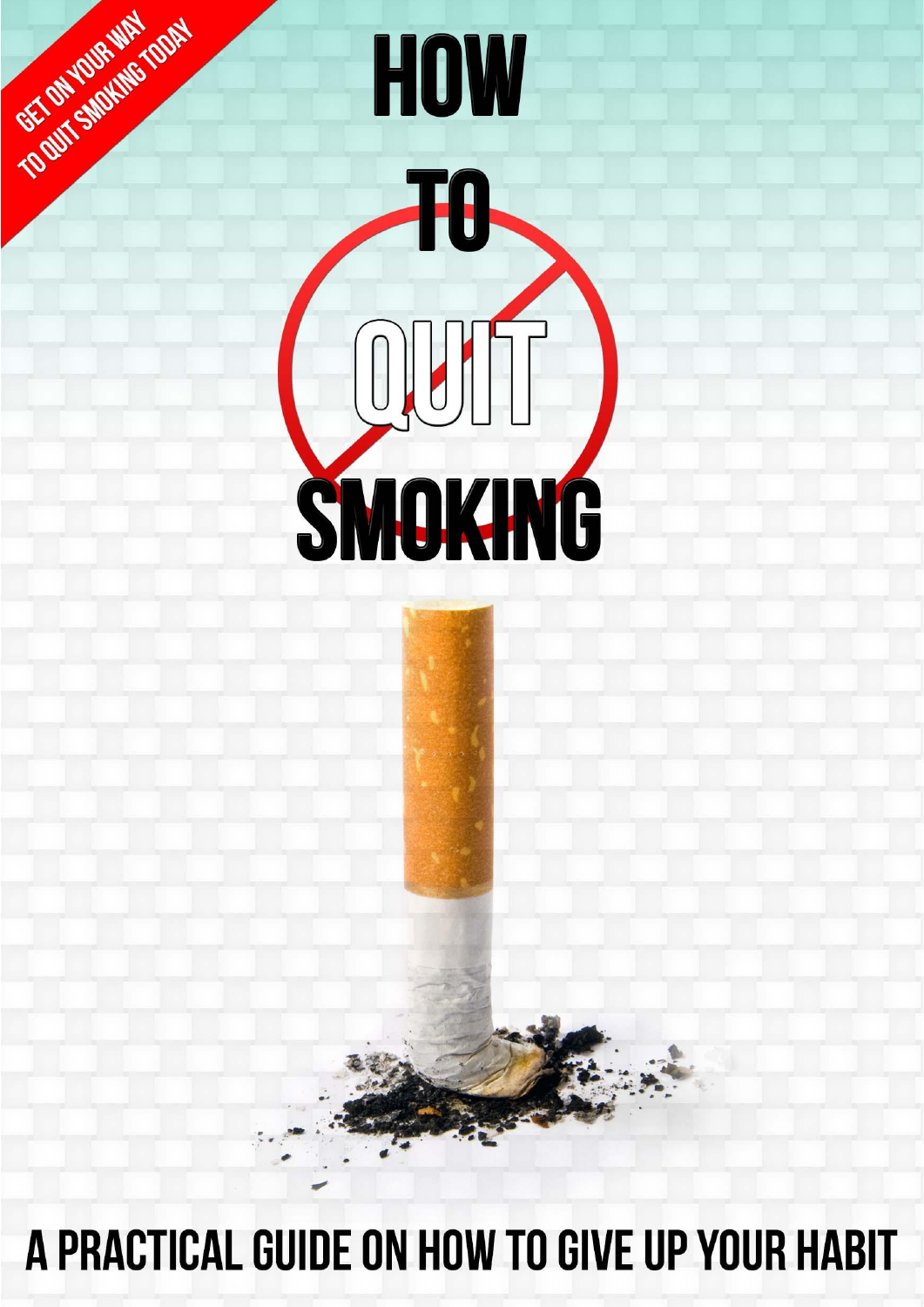## <span id="page-1-0"></span>**How To Quit Smoking**

## A Practical Guide on How to Give Up Your Habit

*The contents within this EBook are aimed to assist people in their goals to quit smoking. All information contained herein has been collated using medical research and other reliable sources and materials.*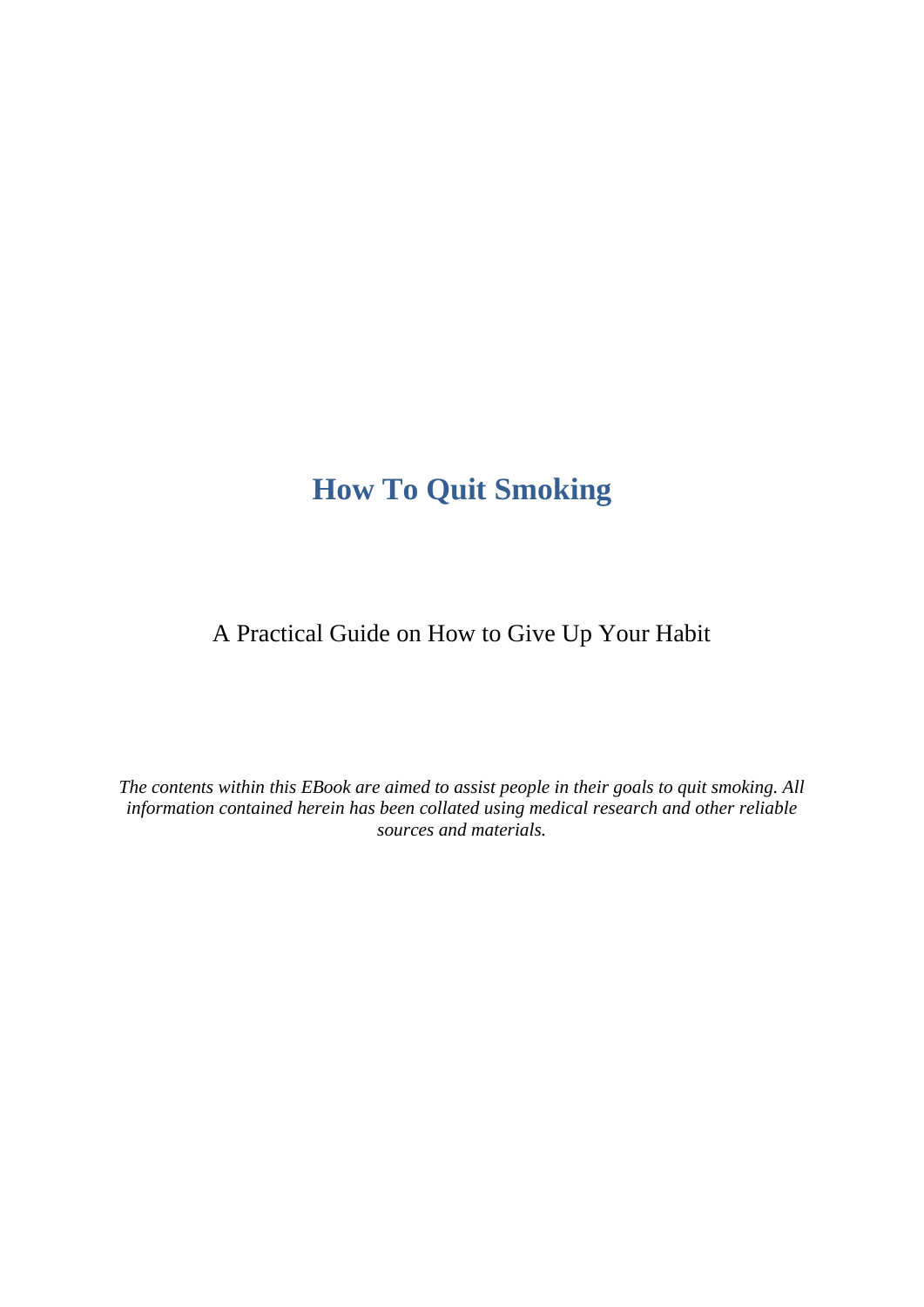## **Table of Contents**

| A Little More Information on E-Cigarettes and Why They Can Be So Helpful When Quitting  13 |  |
|--------------------------------------------------------------------------------------------|--|
|                                                                                            |  |
|                                                                                            |  |
|                                                                                            |  |
|                                                                                            |  |
|                                                                                            |  |
|                                                                                            |  |
|                                                                                            |  |
|                                                                                            |  |
|                                                                                            |  |
|                                                                                            |  |
|                                                                                            |  |
|                                                                                            |  |
|                                                                                            |  |
|                                                                                            |  |
|                                                                                            |  |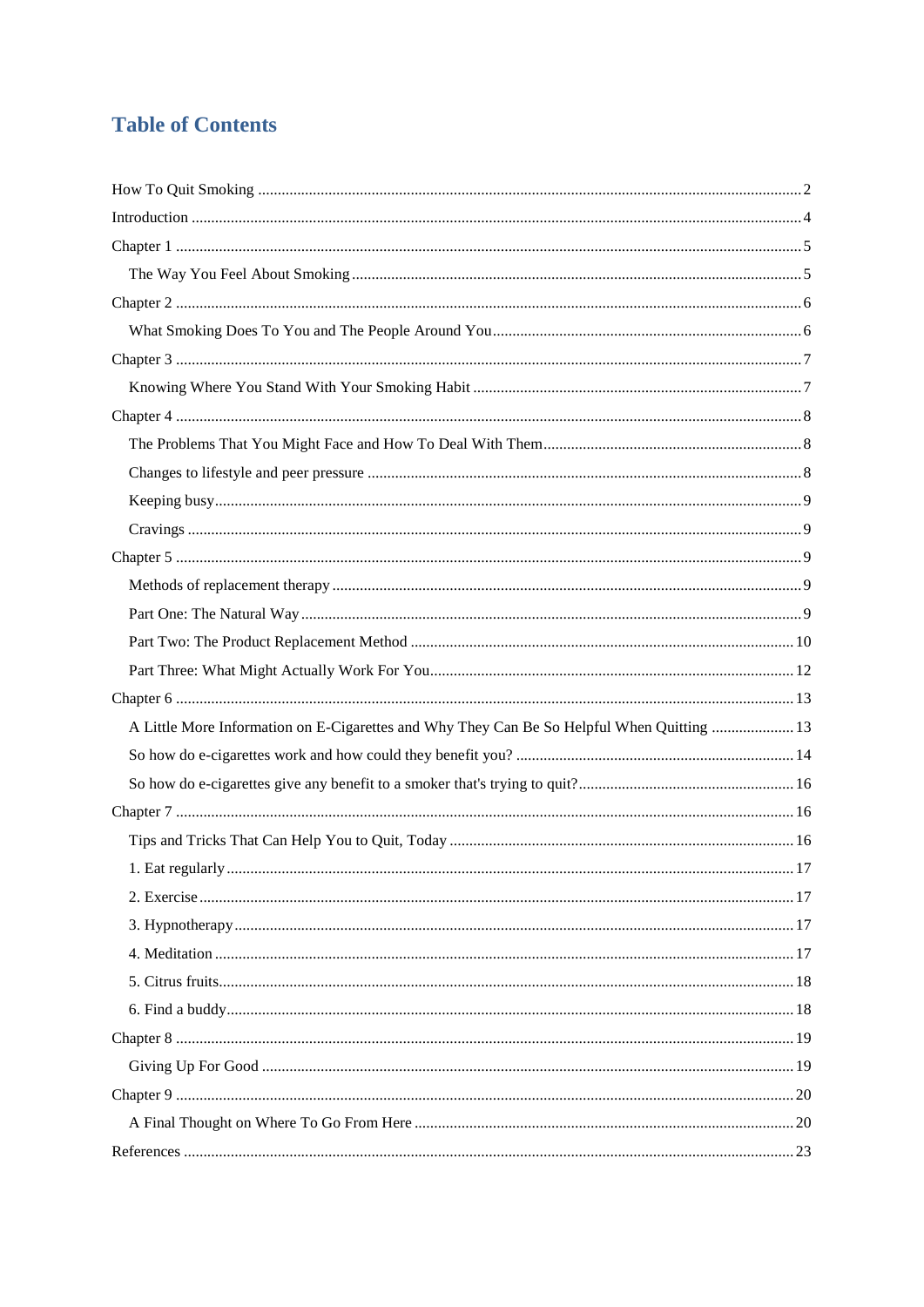#### **Introduction**

<span id="page-3-0"></span>Welcome to How To Quit Smoking, the ultimate guide to get you on your way to leaving those smoking habits behind you! Throughout this book, we'll discuss the ins and outs of your smoking habits, the causes and effects, ways to give up smoking and of course your options and how you should proceed with them. Most of you will find that you'll need to follow specific techniques to leave the habit far behind you, whereas some of you might find that with a few simple steps you can avoid all of the pain that can come with giving up. However intense your smoking habits may be, we'll cover the ways forward for you and get you on the right track to quit smoking, today!



The habit of smoking is something that can be picked up for a huge number of reasons and although it effects a wide variation of ages, one thing's for certain; we all know that smoking simply isn't good for our health. Whether you're directly impacting your own health, or the health of those around you via passive smoking; finding a way to reduce the risk to your general well-being, whilst decreasing the chances of falling victim to any number of smoke-related medical conditions is always going to be a worthwhile endeavour.

So what can you expect from this EBook? Well for a start, all of the research contained within has been collated and gathered from reliable sources. You won't find theories and myths here, just scientifically proven ways to help you to reach your ultimate goal. We'll also cover a great range of options, from lowering your cigarette count per day, making use of effective smoking cessation products and even whether or not you should partake in holistic therapies. If you're willing to give up on your smoking habit, we're willing to give you a well-informed, comprehensive helping hand!

Before we move on, you'll need to consider a few things before you proceed. The first of these is that you'll have to have an open mind. If you ever feel like you can't go through with finding a way out of smoking because of the temporary pain or struggle, then you won't be able to quit. The giving up process can be as easy as sticking to a routine, if you simply have the mindset to get on with it.

Secondly, certain methods for quitting smoking might involve an investment in either time or money, so make sure that you're prepared to take those measures in order to put an end to your days as a smoker. Remember that we're not trying to make you do anything that you don't want to do; this advice is simply aimed at helping and guiding you to put an end to your habit. Finally, do things at your own pace! If you ever feel that you need to give yourself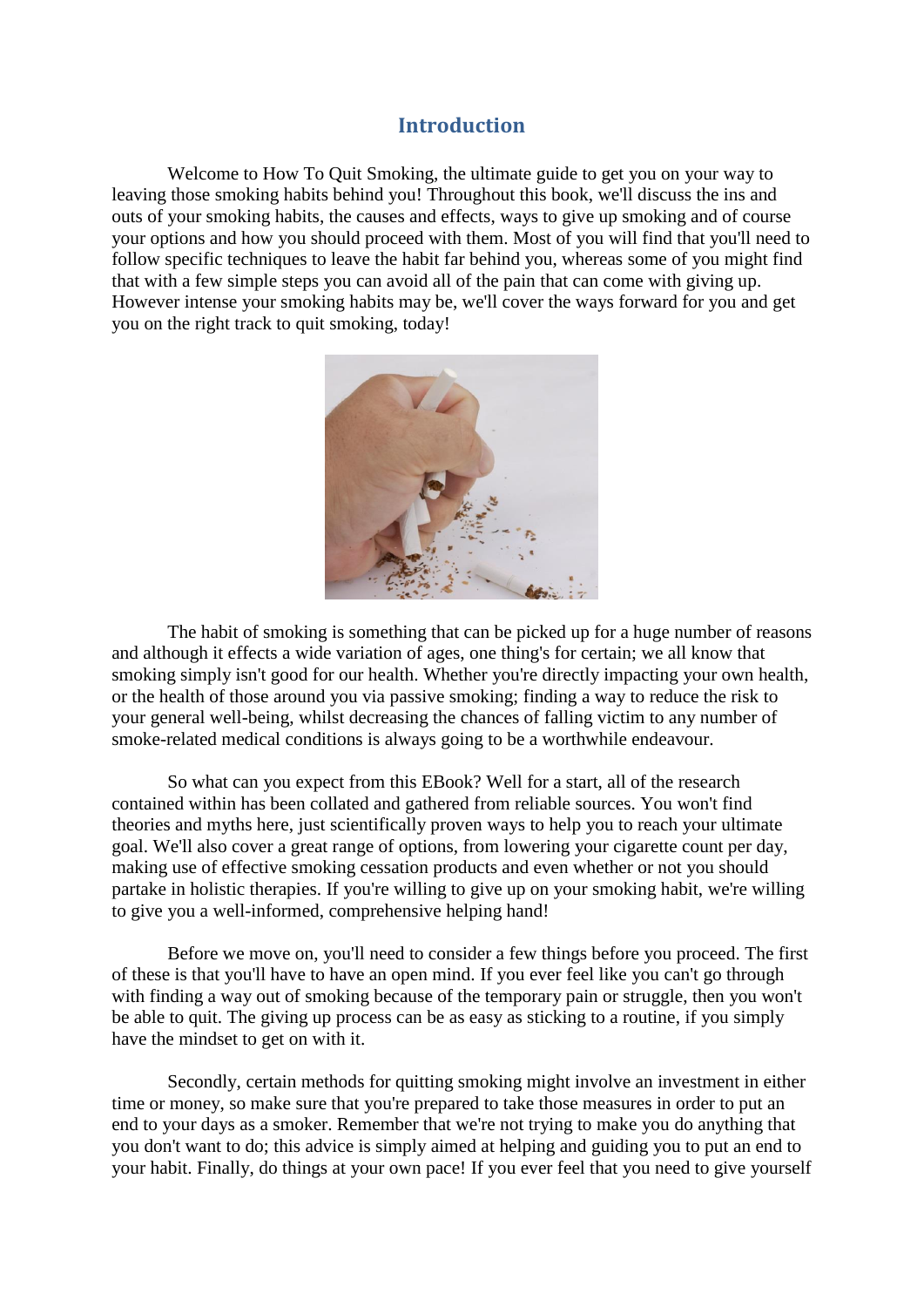<span id="page-4-0"></span>more time to quit smoking, try to find a balanced way of doing so that helps you; you can take it easy when you want to quit, being gung ho doesn't always work for everybody!

#### **Chapter 1**

#### **The Way You Feel About Smoking**

<span id="page-4-1"></span>Before you can even consider giving up smoking, you'll have to spend a little bit of time thinking about how you feel about moving forward. Have you been a smoker for most of your life? Maybe you picked up the habit from a few friends more recently and want to put an end to it before you become wholly dependent? Perhaps smoking cigarettes simply provides you with some form of remedy that you can't seem to find anywhere else? Well whatever your reason, you'll need to understand how you feel about smoking in order to understand what you'll be leaving behind.

Your feelings about your habit can be either negative or positive; disliking how young children have to share the toxic gases that your cigarettes give off, to enjoying a cigarette before you sleep because it relaxes you are all perfectly normal feelings when it comes to smoking. What would you say if someone came up to you right now and said: "From this moment forward, you're not smoking"? Would you be okay with the demand? Or would you immediately light a cigarette to prove a point? Maybe you're somewhere in the middle and you'd just agree to keep people happy before waiting for a quiet minute to light up. Would you go to extremes to take your habit out of sight if need be? The way you'd deal with this situation can speak volumes about where you are in your own specific journey to quitting.

It's worth investigating the reason behind your smoking habit also, because understanding the cause can be the first step towards reaching the cure. If you developed your habit through stress or to suit your lifestyle, you might find the process of giving up more difficult than someone who started through peer pressure. If you found smoking to be a way to fit in when image and friends were most important to you, there wasn't necessarily an intrinsic need to form a habit. If you found smoking more of an act of escapism or form of relaxation, then it's more likely that you have what's referred to as an "addictive personality". Understanding the differences between why you smoke and how you currently feel about smoking will help you to unravel the threads that tie you to your habit.

That's why it's always important to spend a little bit of time sitting down to think or discuss how you feel about smoking. What does it do for you? What do you get out of it? Can you imagine yourself entirely smoke free in the space of a few months, or will it take several years to finally break the habit? What do your family think about your habit or decision to quit? Are they smokers too and support you giving up, or does their lack of support frustrate you at times? Consider that it's never an easy task to leave something behind, especially if you've been dependant on it and you've worked it into your daily routine.

Wanting to give up something that plays a big role in your life can be just as much a hurdle as actually giving it up. Getting to the crux of why you smoke and how you feel about it will be the main aspects that will encourage you to make that tough decision to finally walk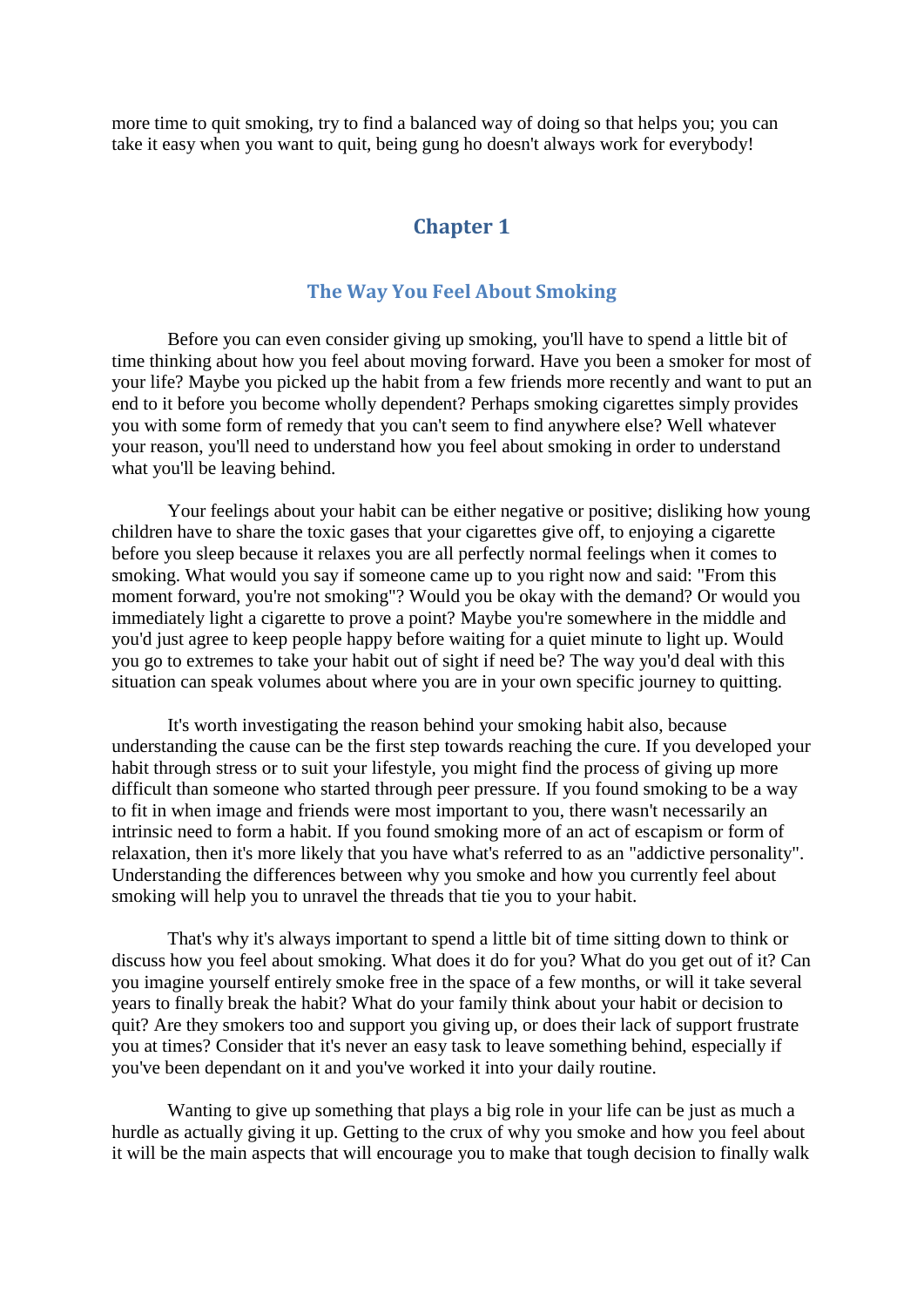<span id="page-5-0"></span>away from the habit. With this entire chapter in mind, it's about time to take a look at what you can expect when you do decide to give up.

#### **Chapter 2**

#### **What Smoking Does To You and The People Around You**

<span id="page-5-1"></span>Saying that you're going to stop smoking and actually putting the process into motion are two completely different things. Anyone can say that they've had enough of the habit and that they can't wait to get away from it, but is it really as easy as that? Well there's actually a science behind smoking; an addiction to the chemical properties contained within each and every cigarette, which unless you're willing to avoid at all costs, will drag you straight back into your smoking routine.

Nicotine has long been recognised as one of the most addictive substances on the planet, but what do you really know about this dried herb that leaves a sickly sweet aftertaste in your mouth? Well, nicotine itself is actually an alkaloid-based chemical that's harvested from the nicotine plant; a member of the nightshade family. That's correct; nicotine is actually a form of nightshade - the poisonous plant that can put an end to most living things that are unfortunate enough to consume it. Although not quite as potent as nightshade, the properties contained within actively react with the chemical compounds within your body, literally poisoning your heart, lungs and blood whenever you consume them. Now if you think that the tobacco that you smoke in your cigarettes is made up of between 0.6% and 3% nicotine, you'll begin to understand why smoking has been linked to so many illnesses and medical conditions around the entire globe.

Although in essence the numbers are quite minimal, with each cigarette providing roughly 1mg of nicotine, you'll have to smoke roughly 1,000 cigarettes to consume a full gram. What you don't realise is that scientific research has displayed that most smokers go through anywhere between 1,820 and 7,280 cigarettes a year on average. That's a lot of toxic poison entering your body steadily over time and taking its toll on your internal organs. If you then consider the fact that nicotine is an addictive drug that actually thrives within your body, you've got a recipe for disaster.

So what's the reality of giving up? In short, your body will be able to expel the unwanted and unhealthy toxins that come from cigarettes from your system within a matter of weeks or months, depending on the length and severity of your habit. By getting rid of those toxic chemicals, your body will be able to function much more efficiently, with less chance of heart disease, cancer and other tobacco related conditions.

Nicotine actively diminishes the performance of certain organs such as your kidneys, your lungs, your liver and your heart. When these organs are running at a reduced rate, your body will begin to suffer for it, both inside and out. Your liver won't be able to clean your blood as efficiently as before, leading to a reduced blood flow and a higher blood pressure. It will be restricted on how much bile it can produce which will have a direct effect on your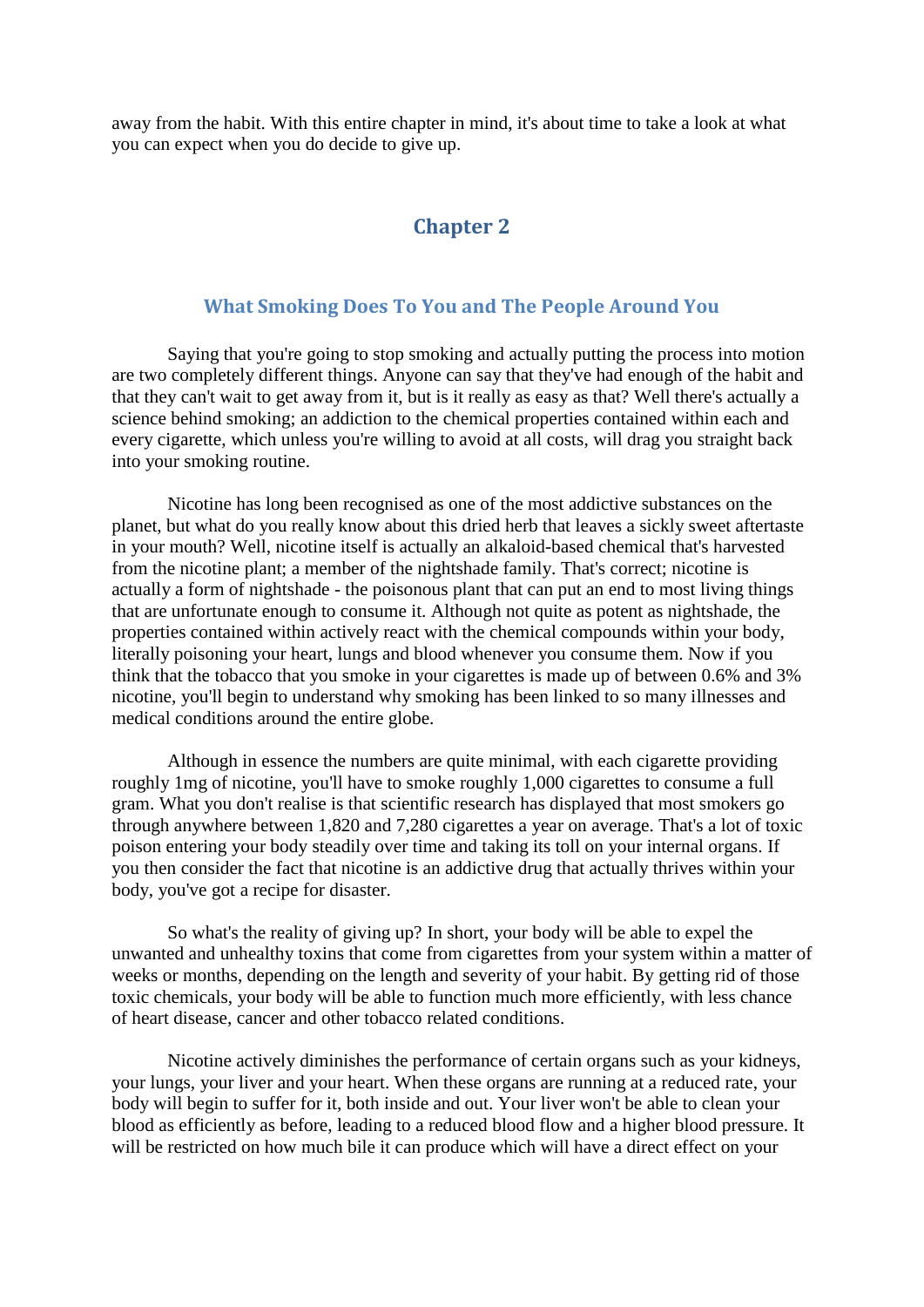digestion and nutrient absorption and as a consequence of these factors, your blood flow will struggle to fight against bacteria which can impact on your immune system.

Your heart and lungs will also be affected, probably more so than your other organs. Your lungs will begin to absorb so much nicotine from the tobacco that they'll start to blacken and shrink in size, lowering the amount of air that you can breathe in and hold before breathing out. This can lead to shortness of breath which will lead to less oxygen being pumped around your body by your heart. This will cause your heart to struggle to supply fresh blood to all of the parts of your body which can then lead to a whole host of new medical issues. As you can see a vicious cycle is created by smoking and it's something that you willingly get caught up in every time you light up a cigarette.

This leads us nicely into the next point; most people aren't really aware of what smoking does to their bodies. Of course you know that it affects your lungs and that it's bad for your health in general, but it's so easy to light a cigarette and just enjoy the relaxing effects of the tobacco that the real effects are often not fully understood by those who smoke. The reality of this ignorance is that if most people don't know what it does to their own bodies, how can they understand what the smoke will do to the people around them?

As impossible as it seems the results are actually very similar between the two, the main difference only being the method of inhalation; where a smoker will directly ingest the properties of the cigarette, a victim of second hand smoke (otherwise known as SHS) will breathe the smoke in unintentionally. Both methods cause the toxins to be absorbed by the body and it's this that makes the consequences of SHS almost identical to actually smoking. To back this fact up, did you know that SHS was directly linked to the cause of heart disease and lung cancer in adult non-smokers during a 1998 survey? If you look at the statistics they are fairly brutal, but sometimes they need to be fully understood to appreciate the gravity of the consequences of smoking.

#### **Chapter 3**

#### **Knowing Where You Stand With Your Smoking Habit**

<span id="page-6-1"></span><span id="page-6-0"></span>If you want to see where you stand with your smoking habits you'll have to take a step back and see yourself from somebody else's point of view. It's easy to have your own thoughts and feelings about your habit, but what do other people think? Do fellow smokers support the amount that you smoke, do your family think you smoke too much, or do exsmokers think that your habit is actually okay compared to their own former habits?

You may think that your habit is under control whereas others may be shocked at just how many cigarettes you go through every day. Ask those around you if they notice any patterns with your habits, for example if you light up as soon as you go outside or if you always smoke after you eat. The reason why you want to get some outside information and opinions on your habits is so that you can build a more rounded picture of what smoking actually means to you.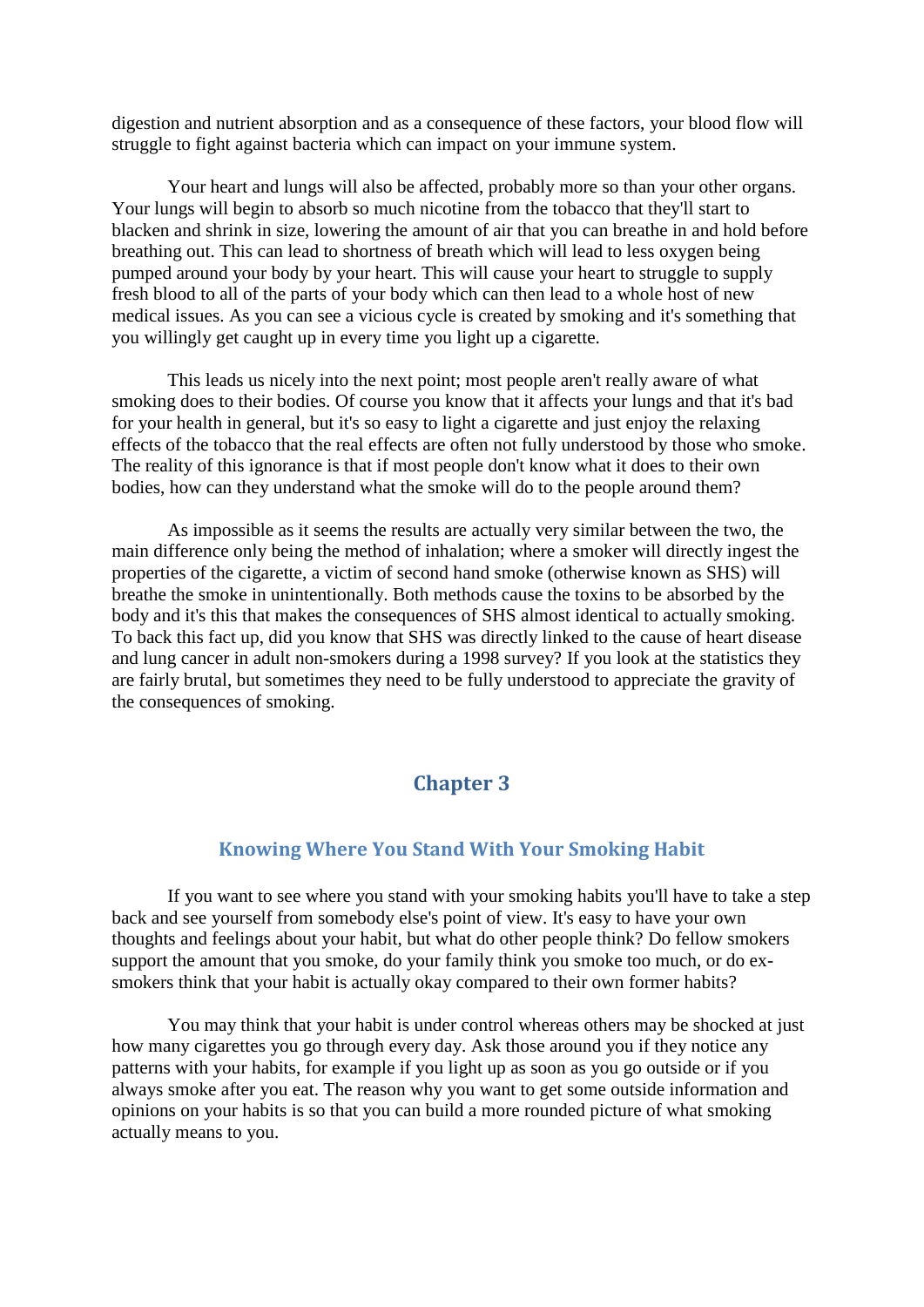Once you have an understanding of how others see your smoking habit, ask yourself if it defines who you are. Does smoking control your decisions and affect your moods? Or you actually coping well with your habit, but you'd still like to put an end to it for your own health and the health of those around you? Understanding where you currently stand with your smoking habit will help you to make the right choices in how to move forward with your decision to quit. A little bit of initiative can go a long way to finding what will work for you and the bigger you build your picture, the more chance you'll have of giving up for good. The process really can be quick and easy if you have the right tools at your disposal, as opposed to long and arduous when you use the wrong ones.

It may be a good idea to get information from other people that are in the same situation as you are. If you have access to others who are attempting to quit, or have already been successful, you might just learn a few things about your own experience. Try to find out as much information from them as possible because the information that they provide will be coming from firsthand experience. By the end of your fact-finding mission you'll be able to compare yourself to the people that you've spoken to. What did they struggle with the most? How hard was it to resist the temptation to give in? How do they feel now that they've left the habit behind them? These are all great ways to really learn just what you can expect from your own experience with quitting smoking and can give you a solid basis for where to start.

## **Chapter 4**

#### <span id="page-7-1"></span><span id="page-7-0"></span>**The Problems That You Might Face and How To Deal With Them**

Have you heard of the smoker who gave up as simply as throwing their last packet in the bin? Everyone has and it's a completely misleading concept that quitting smoking will be as easy as that for you. Not everyone's as lucky as simply deciding that the cigarette that they just finished will be the last cigarette that they'll ever smoke. It's not always about willpower either; in fact there are so many different things that go into giving up that it can be impossible to decide on which route to take. There are however, a few specific problems that most smokers commonly come up against when trying to give up their habit that we can address to make your journey that little bit easier.

#### <span id="page-7-2"></span>**Changes to lifestyle and peer pressure**

If you are surrounded by avid smokers, you might feel hard pushed to find a way to escape the lifestyle of smoking, especially if your friends and family encourage smoking as a leisure activity. Beyond attempting to gain support from your peers, or completely staying away from the lifestyle itself, you might feel like you're not able to break free from the habit. It's very important to stick to your decision, no matter what those around you say. Let people know that you're trying to stop smoking and even if you're greeted with disagreement or disapproval, remember that this is something that you're going to do for yourself and not for them. Why not join a support group or an online community where you can gain some much needed support if you feel like you need it.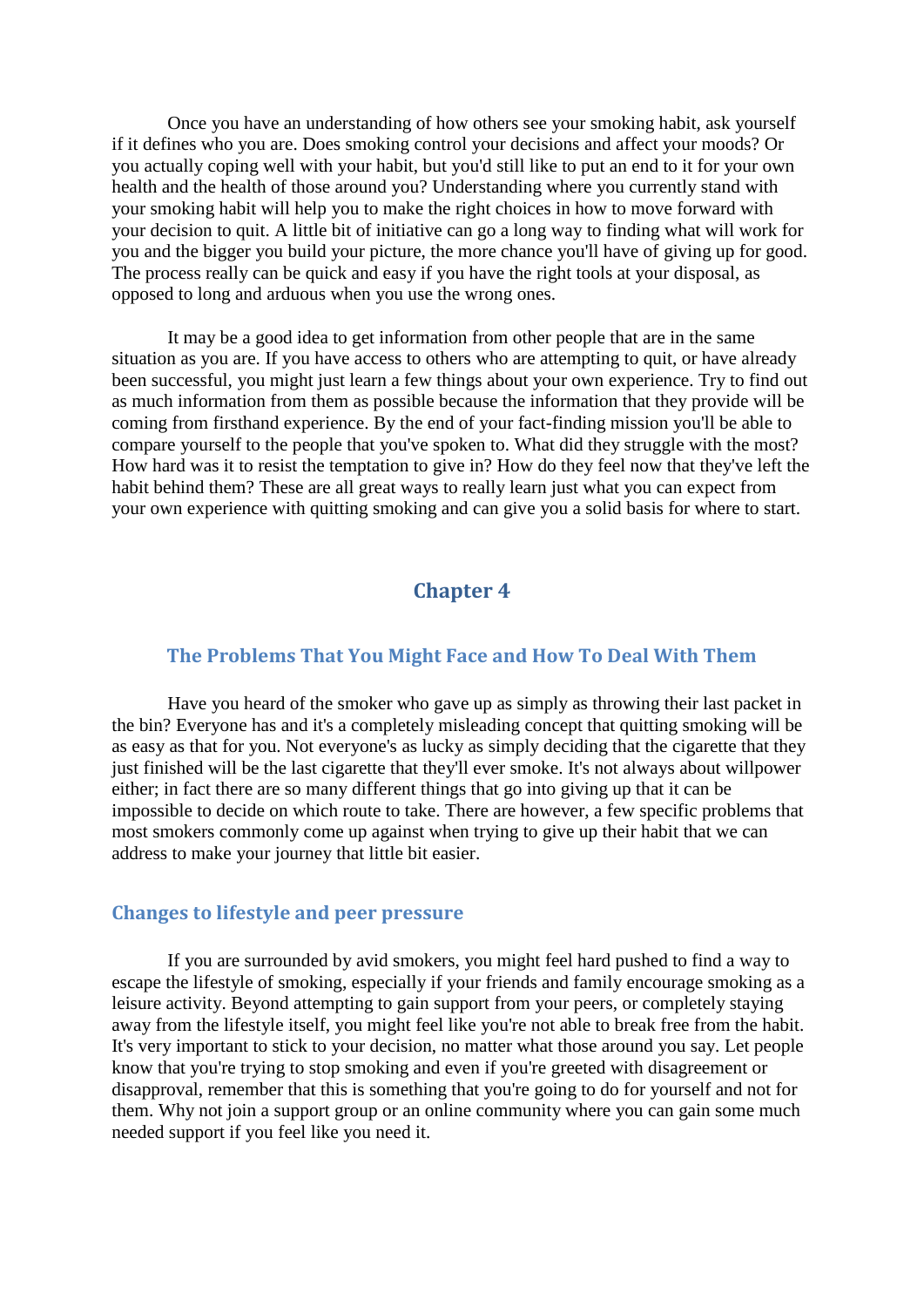#### <span id="page-8-0"></span>**Keeping busy**

It can be hard to fill in the gaps that smoking will leave in your life and knowing what to do to maintain a bit of normality can be one of your biggest fears. When you are used to skipping out during a meal to have a quick smoke with your friends or when you light up as soon as you leave work, a cigarette can become a companion. What will you do when you feel awkward walking down the street and you don't have a cigarette to focus your attention on? Or when the girls go out to smoke and you're left sitting inside? You need to find something that will take your mind off of those instances. Some people find that alternatives to cigarettes are a great way to fill these gaps, such as e-cigarettes or sometimes taking up the hobby of mobile phone gaming will do the trick.

#### <span id="page-8-1"></span>**Cravings**

Nicotine is an addictive drug that once in your system, won't be too easy to get rid of. As with any drug, once your body develops a reliance on the chemical properties, you may struggle to find a way to correct your bodies' processes, outside of its need for the drug. The reason that your body may be suffering with cravings or withdrawal symptoms is because it's got used to having those certain chemicals to hand. Although the chemicals within cigarettes won't do anything good for your body, the ingredients will still lead your body to believe that they *can* do good. It works on the same principle as if you were to stop drinking water for a few days; your body knows how much it needs water and without it you'll eventually become ill and die, so it will remind you at every opportunity that you need to drink to survive.

<span id="page-8-2"></span>This is how addiction works in most instances, so you have a few options open to you if you find that these cravings get too overwhelming. The first option is to fight through the withdrawal symptoms yourself, but this won't be easy and is actually advised against by leading medical professionals. You'll often experience headaches, sickness, nausea and diarrhoea to name a few consequences, with other more severe occurrences such as organ failure in rare and extreme cases.

#### **Chapter 5**

#### **Methods of replacement therapy**

<span id="page-8-3"></span>There are countless remedies on the market to assist with putting an end to smoking habits and some are reportedly more successful than others. After years of research, the market has been bombarded with quick-fix kits, in-home applications and everything in between! But these kits are greeted with mixed reviews and are often discarded as simple attempts for large companies to make money. Other treatments on the other hand are scientifically and medically proven to help people to quit smoking, so let's take a look at what options are available to you.

#### <span id="page-8-4"></span>**Part One: The Natural Way**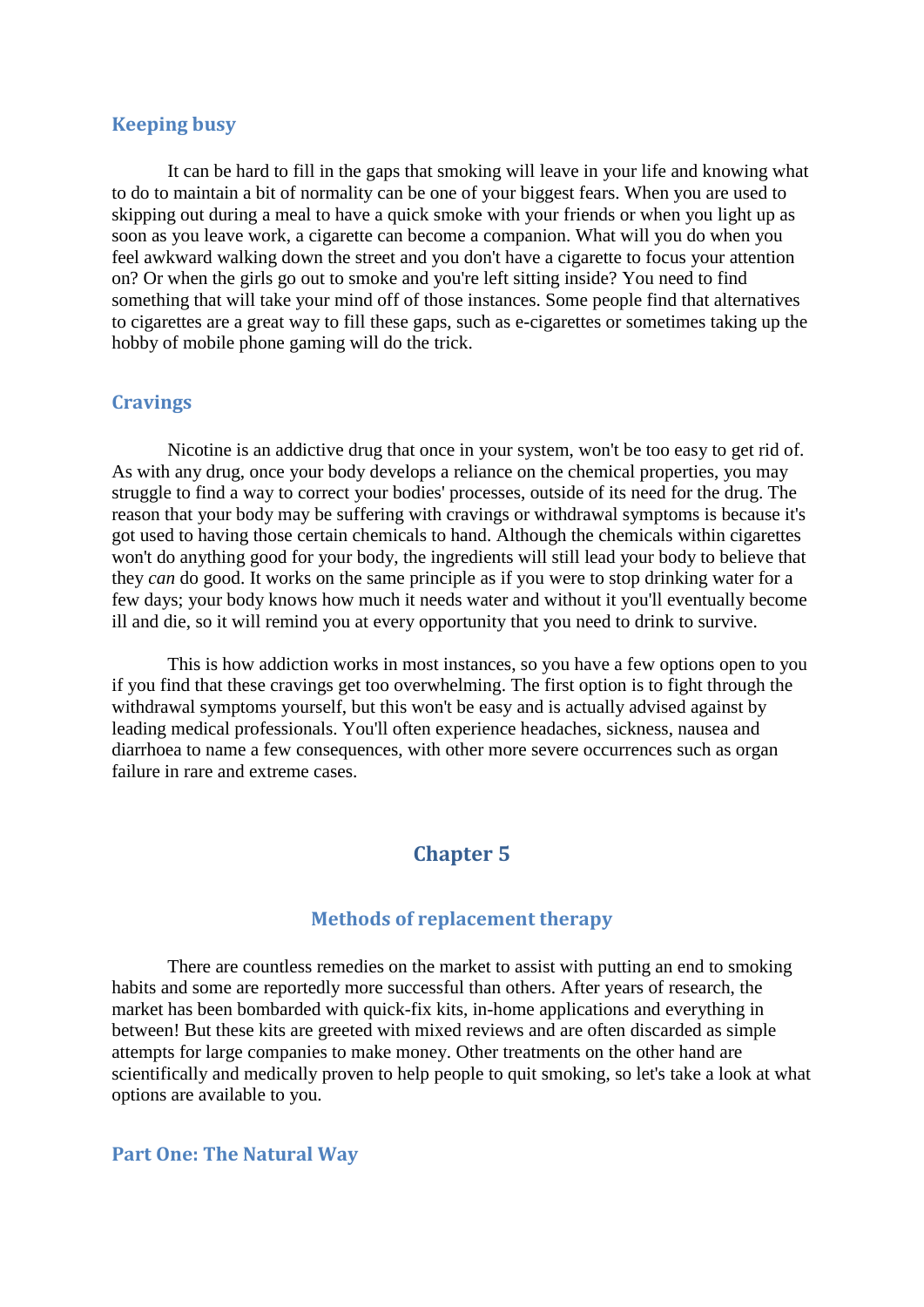There are many natural ways to quit smoking, but many of these methods don't have speedy results. Herbs, supplements and even certain natural food sources rely solely on their ingredients to provide alleviation for cravings and withdrawal symptoms and not on replacing the more psychological, physical side of quitting. Some people prefer to mix and match these methods with more physical replacements to get a more rounded way to quit, but of course this will depend on your own needs.

First off there are herbal remedies such as red clover, carrot, fava beans, turmeric and even liquorice on the market that are being promoted as smoking cessation remedies. The properties within these naturally-occurring foods are said to reduce cravings, reinforce your appetite and control your blood sugar levels; something that nicotine affects when consumed excessively. Although there isn't much science behind these treatments, some people do swear by their results, so if you're looking for a craving quelling option then they may be worth a try.

Next there is the use of teas, particularly ones that assist with detoxing your body. These teas include green tea, white tea, black tea and specific products such as Assam and Ceylon. The restorative properties contained within the herbs used in these teas have been scientifically proven to assist your body, especially with the expulsion of toxins and unwanted chemicals. If you were to allow your teabag to settle in a teacup of boiling water for anywhere between three and five minutes (depending on the manufacturer) the properties would then merge with the water to provide you with a less than traditional way to stop smoking.

One thing to consider when using tea to quit smoking is that it won't reduce your cravings much more than a normal glass of water because active chemicals within the tea assist your body to expel toxins during the cleansing process. With consistent use, you could theoretically flush all of the toxins from your system which will include any nicotine residue, but it doesn't specifically expel nicotine exclusively.

#### <span id="page-9-0"></span>**Part Two: The Product Replacement Method**

Many people that want to quit smoking turn to alternative products to help them to replace their traditional habits. This is because many replacement products offer a smaller amount of nicotine to reduce cravings and to wean the user off of traditional cigarettes, and many of them provide a more physical way to deal with giving up. When people go to rehab, they aren't strapped down to beds and forced to overcome their withdrawal symptoms; they are provided lower dosages of their specific drug in order to gradually relieve their body of the volume of toxins within it, before finally no longer needing the chemical properties at all. That's where cigarette replacement treatments are taking the reins in the smoking cessation world and are becoming very useful in their own right.

One of the most notorious nicotine replacement products is the **nicotine patch**. They work in much the same way as a plaster would; being physically placed on your body in a temporary fashion. The patches contain a certain amount of nicotine that can be readily absorbed through your skin and into your blood stream. The results are that your body will have a consistent, yet lower, amount of nicotine being provided to it throughout your day. These patches come in varying intensities, so if you were to undergo a full course of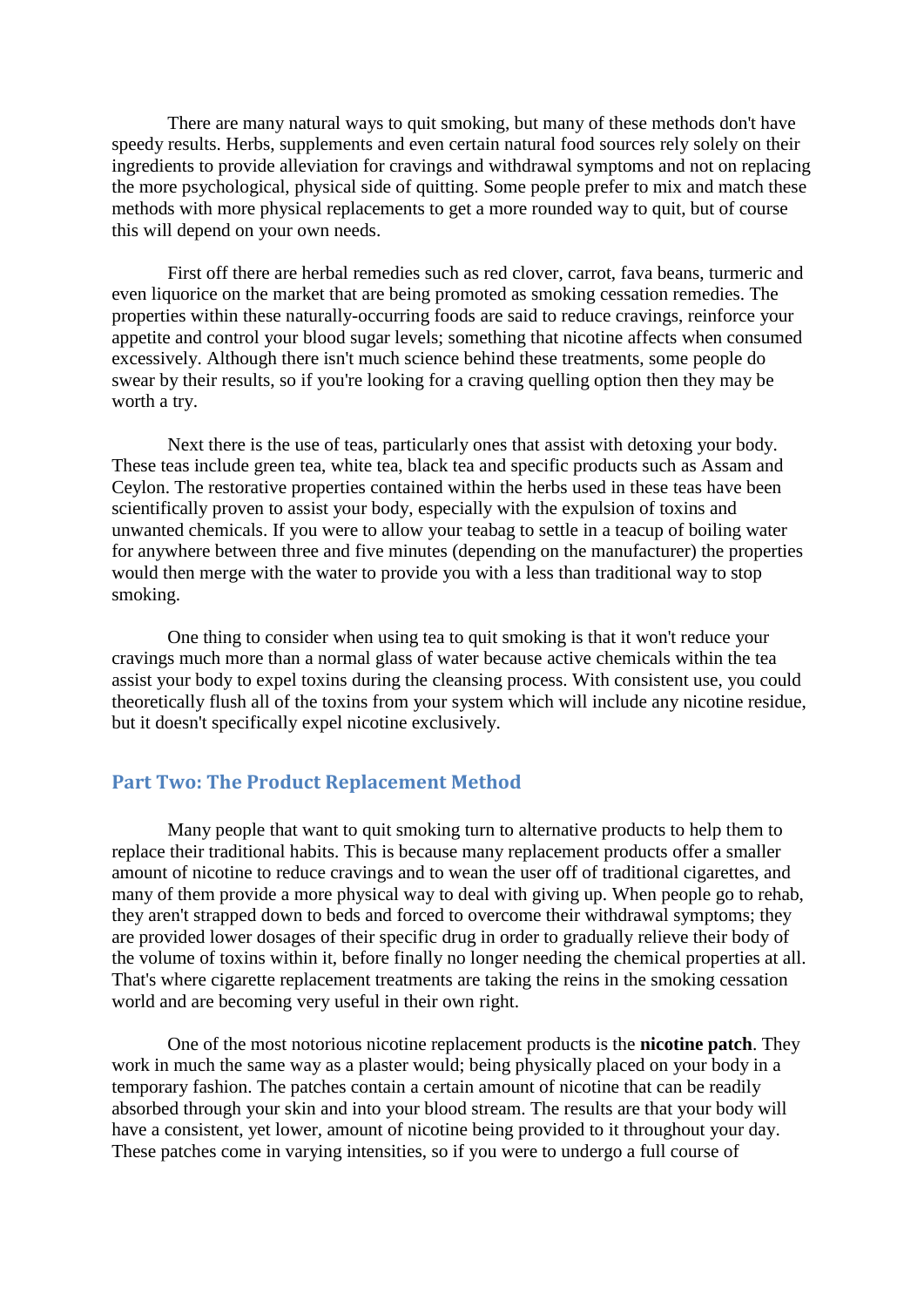treatment, you'd start with a higher dose, before gradually lowering that dose until your bodies' craving for nicotine has been completely nullified.

As with most medical treatments, there are potential side effects including abnormal or detailed dreams that disturb you from your sleep pattern, itchy redness and soreness around the site of application, rashes, blurred vision, headaches, swelling around the application area and even irregular heartbeats. The reasons behind these rare but severe reactions are put down to the method in which the nicotine is absorbed by your body. Many users find that the urge to smoke is still present too, and end up either smoking whilst using the patch (which is extremely dangerous) or they simply peel them off, smoke and then put them back on again.

The next replacement product is **nicotine gum**. This type of treatment involves chewing gum that has been laced with nicotine of varying levels, in order to absorb the toxins in to your blood stream. This is believed to act in much the same way as ingesting nicotine from a cigarette, but on a much slower and lower scale. If you choose to use nicotine gum, it is advised to be taken on a carefully constructed course. Complications have been known to occur if a person accidentally consumes more gum than required, or misses their dosage completely. These complications range in severity, none of which are fatal, but all are beneficial to avoid.

#### **E Cigarette Replacement Method**

One of the leading products that have been proven to reduce nicotine cravings are ecigarettes. **E-cigarettes** were developed with the purpose of providing a non-lethal way to smoke, reduce the need for nicotine and in many cases; enjoy the variation in products. Ecigarettes were first introduced with a mixed acceptance, with critics demanding to know why people should use them instead of smoking real cigarettes because they're so similar. The conclusion of scientific investigations were astounding and as a result, hundreds of thousands of regular cigarette smokers made the switch from cigarettes to e-cigarettes at the earliest opportunity.

E-cigarettes are a great alternative product when it comes to quitting smoking successfully. These products decrease the risk of the health defects relating to the inhalation of nicotine, to not just the smokers themselves, but also to everyone in their vicinity. Where concerns over second hand smoking were prioritised above all else when it came to regular cigarettes, e-cigarettes took the necessary measures to completely eliminate the risk of SHS.

Did you know that because a traditional tobacco cigarette burns the tobacco leaf, it releases over 4000 chemicals for you to ingest? There are multiple types of e-liquid to choose from that don't contain these chemicals; low strength, medium strength, high strength and even flavoured. Flavoured e-liquids currently come in over 50 standard flavors, ranging from artificial fruit flavours, coffee and dessert flavours and even artificial alcohol flavours, but some leading brands offer you tailored flavor combinations that are endless. If you're interested in this method, then why not visit [GenGreen](http://www.gengreenlife.com/)*life* now to view their great range of ecigarettes and to learn more about what they could do to help.

Many e-cigarette users promote their use for the simple fact that they can enjoy their habit without the health risks that are proposed by traditional cigarettes. The only person that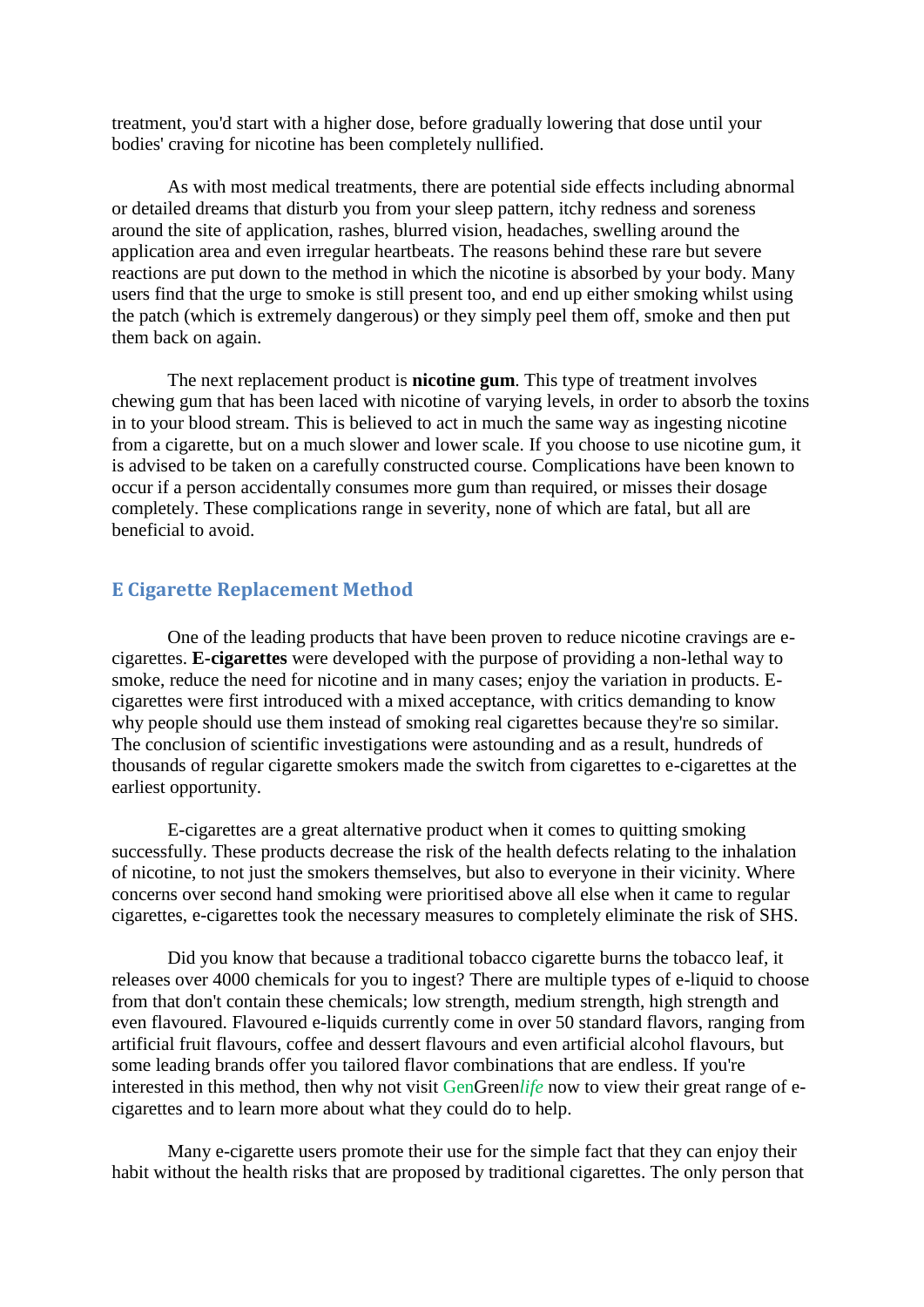will ever be ingesting any form of the nicotine contained within an e-cigarette is the person smoking it. This means that even in a room filled with dozens of people, an e-cigarette is able to completely nullify the potential for any nicotine to enter the atmosphere, which makes it a very family-friendly product. Add this aspect to the fact that users can customize their experiences and even choose to smoke nicotine free e-cigarettes and you might just be onto a winner.

So, you didn't realize that you can choose a nicotine free option? Well that's where the developers of the e-cigarette went even further to provide for their consumers. E-cigarettes can contain as little or as much nicotine as you want from your product. This means that even if your only reason for quitting is because you want to remove the risk of SHS, you could simply purchase the typical nicotine intensity-levelled e-cigarette and carry on enjoying your habit. For people that are interested in reducing the amounts of nicotine that they consume in order to eventually stop entirely, you can lower nicotine levels until you reach the nicotine free level of e-liquid and still enjoy the physical aspects of smoking.

You can find out more about E-cigarettes by clicking Ctrl + clicking here at : [GenGreen](http://www.gengreenlife.com/)*life* 

#### <span id="page-11-0"></span>**Part Three: What Might Actually Work For You**

With all of the above taken in to account, you'll need to start thinking about the methods that might suit you the best. There's nothing wrong with mixing things up and trying a herbal remedy along with an e-cigarette. If you are unsure on which decision you'd like to pursue, then it's always a good idea to look at statistics, get advice from people that have already left their smoking days behind them, and understanding what kind of achievements you see as successes.

If we consider herbal remedies for instance, they're supported by leading medical researchers, as well as being backed up by many modern day ex-smokers. The potential to assist your body with its cleansing procedures, whilst fighting off cravings is a great option, but you'll need to ensure that you remain consistent with your consumption to get the best results. The benefits of these remedies will wear off if you don't commit yourself to taking them and you might find yourself ready to pick the habit back up in no time.

If you feel that you'll be better suited by gently weaning yourself off of regular cigarettes, then it's probably worth noting that e-cigarettes could well be the option for you. They are the only habit-breaking treatment that's been backed by leading healthcare professionals in most countries around the world. Since their official launch in 2004, they've been purchased by multiple millions of consumers.

A recent study was undertaken that involved providing almost 230 people with ecigarettes instead of regular cigarettes for a period of one month. Of those people, over 30% of them never returned to their previous habit of smoking regular cigarettes and instead stood by their new e-cigarette brands. Many of these people were long term smokers with a history of smoking for over 30 years and the results clearly demonstrated that e-cigarettes were a worthwhile replacement to regular cigarettes for a varied demographic of users.

When a further study took place, it was discovered that of that  $30+$ %, almost 70% of the people that had used their e-cigarettes over fifteen times a day gave up smoking for good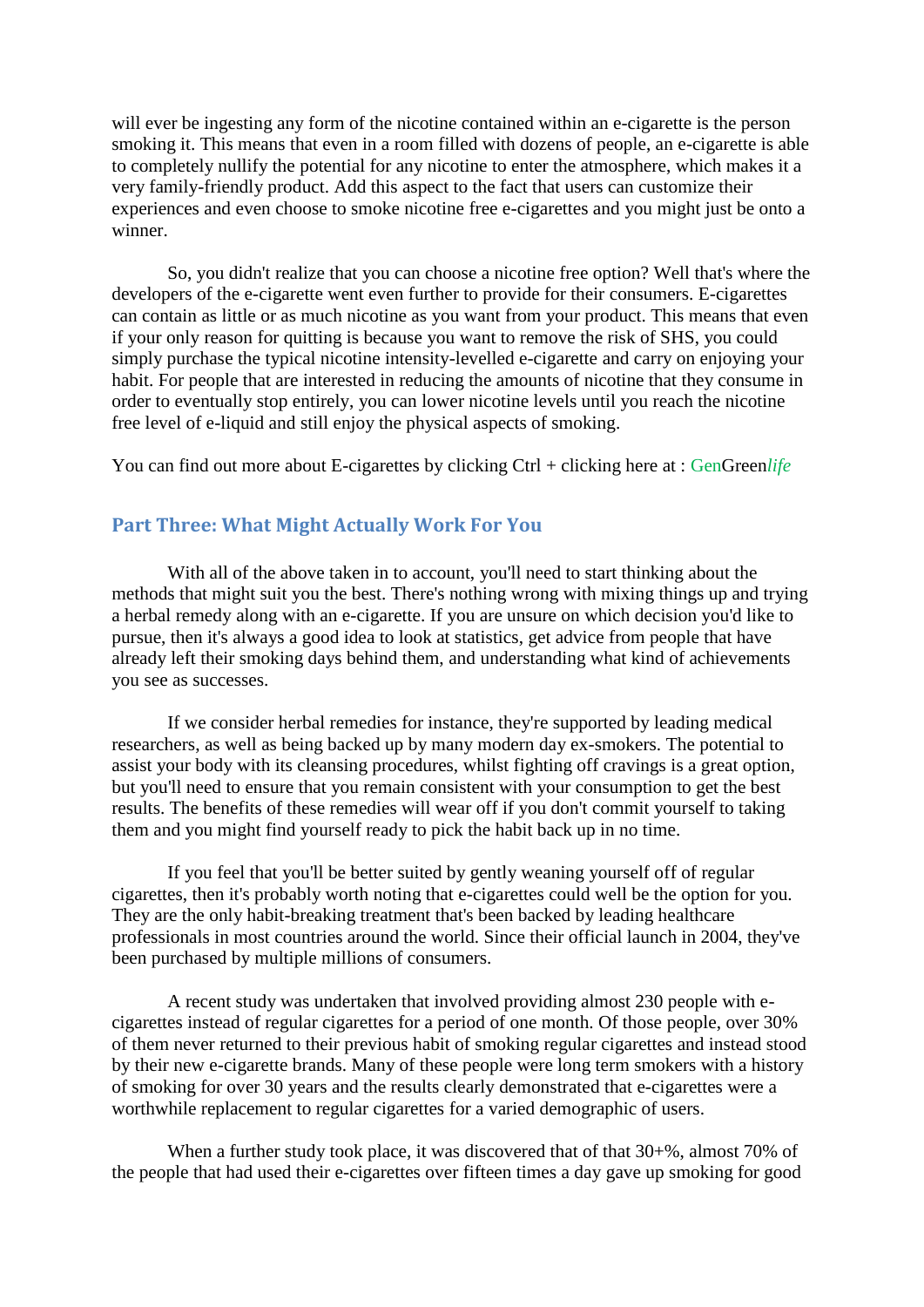and haven't returned to the habit to date. Further to that, almost 30% of the original success rate stopped smoking entirely after a period of six months. Given the remaining people that failed to achieve success, the overall success rate of the 230 people initially tested is over 90%. What this evidence suggests is that e-cigarettes provide a firm base for putting an end to your smoking habits entirely.

So what if you don't want to try herbal remedies or replacement products at all? Well you're certainly not alone! Countless thousands of people have decided to go cold-turkey in their efforts to stop smoking. If you feel that you have the willpower to just say no, or if you haven't been smoking for long enough to have accumulated the sort of addiction that's been most commonly identified within long term smokers, then you might be in a position to simply quit. Just remember that going cold-turkey can have its own ramifications on your health and if your attempts to just plain quit do fall foul, these products will still be available to you.

<span id="page-12-0"></span>As hard or easy as giving up smoking may be for you in specific, just remember that you will achieve your goals if simply you go about them in the right way for you. Just find a balance that suits what you need to do to quit and don't worry yourself over time frames; you'll stop smoking if you want to, regardless of how you get there.

## **Chapter 6**

## <span id="page-12-1"></span>**A Little More Information on E-Cigarettes and Why They Can Be So Helpful When Quitting**

At first glance there doesn't seem to be many differences between traditional cigarettes and e-cigarettes so you could be forgiven for considering them to be one and the same. Although they may be similar on the outside, they really are that far apart inside that you'll wonder why they weren't invented sooner!

All e-cigarettes are constructed using three pieces; the battery, the cartomizer and the cartridge. Certain e-cigarette brands and their individual models may offer you more flavors or different special features and functions from the next, but in general you can expect the same processes from each and every e-cigarette available. If you are worried about battery life and kits, many of the leading brands will offer you not just great products, but great deals too. Battery options are either disposable (when you opt for the disposable e-cigarette), or rechargeable when you want a more long term solution. Many brands offer lifetime warranty's on their batteries to give you peace of mind.

The science behind e-cigarettes means that the device carefully heats liquidized nicotine. This means that when you inhale the contents, you get a burst of vapor that is consumed and ingested instead of traditional smoke.

The overall results for people that have made the change from regular cigarettes to ecigarettes are quite astounding. The risk of medical conditions such as heart disease, liver damage and lung disorders has been drastically reduced, with many leading medical professionals stating that e-cigarettes are one of the greatest methods for putting an end to your nicotine cravings entirely. The sheer volume of options available to consumers provides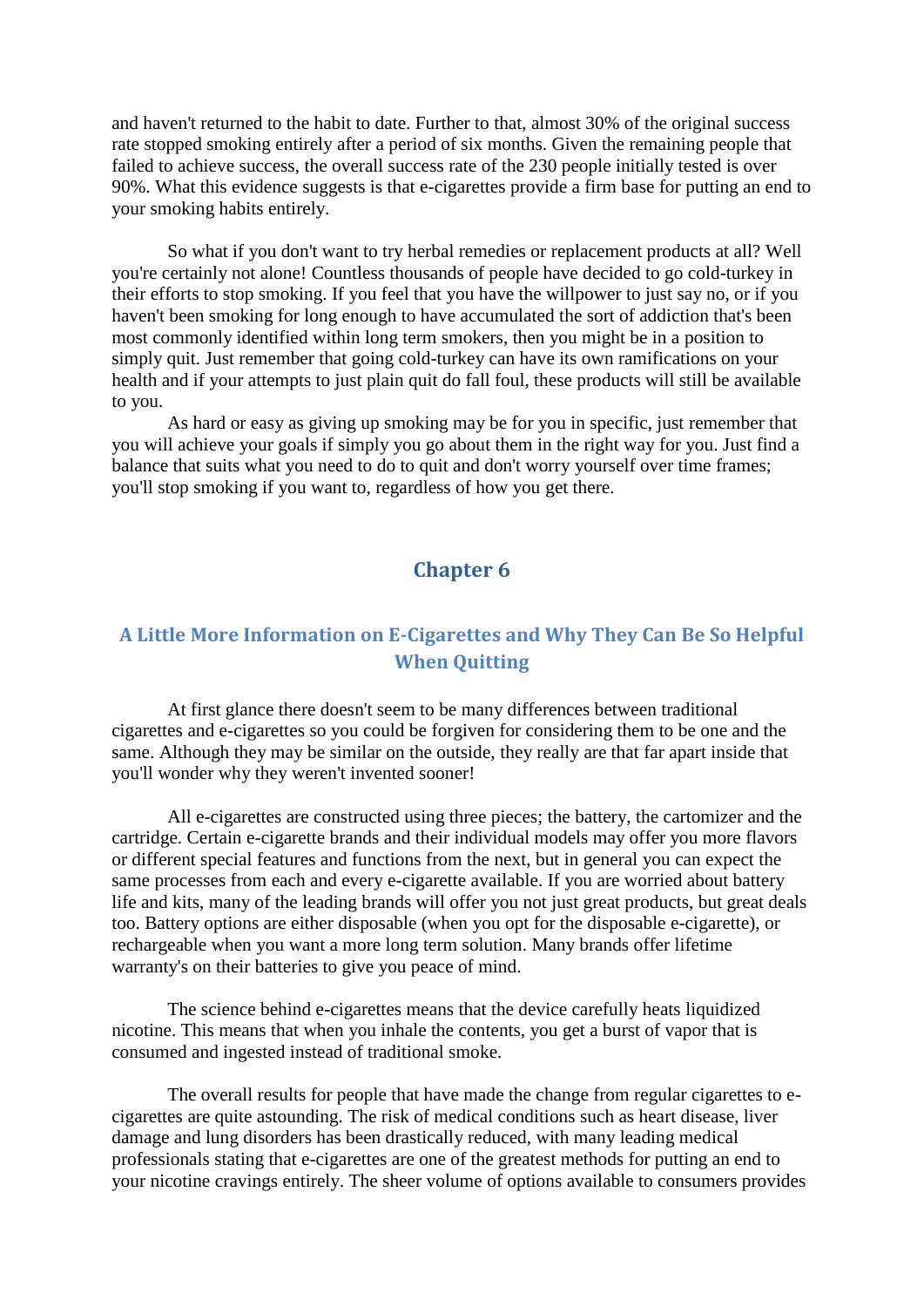a great way for people to enjoy the habit, without having to risk their health and without risking the health of others around them.

For the purpose of replacing your regular cigarettes, it's advised to start at a regular nicotine dose, before gradually reducing the dosage until you are able to use an e-cigarette that contains no nicotine at all. Because e-cigarettes also come in a wide range of flavours, your goal to quit can become an enjoyable experience and can lead to offering you a safe alternative to many problematic products if you have an addictive personality.

Did you know that because a traditional tobacco cigarette burns the tobacco leaf, it releases over 4000 chemicals for you to ingest? An e-cigarette on the other hand uses a nicotine based fluid (known as an e-liquid) that is heated up by the device and releases a vapour that doesn't contain any chemicals at all. There are multiple types of e-liquid to choose from; low strength, medium strength, high strength and even flavoured. The medium and high strengths boast that classic cigarette taste and can contain an equal amount or even more of nicotine compared to traditional cigarettes to suit your needs.

Flavoured e-liquids currently come in over 50 standard flavors, ranging from artificial fruit flavours, coffee flavours and even artificial alcohol flavours, but some leading brands offer you tailored flavor combinations that are endless. E-cigarette brands also offer a better alternative, nicotine free, for the users who want the enjoyment and simulation of the smoking experience without the any chemical risks at all. One of the most reliable e-cigarette information websites is [GenGreen](http://www.gengreenlife.com/)*life* and the range of e-cigarette products reviewed there could really help you with your goals now.

#### <span id="page-13-0"></span>**So how do e-cigarettes work and how could they benefit you?**

Besides being of a similar shape and style as traditional cigarettes, they offer a whole host of benefits when compared to them. The main benefit is the fact that they entirely prohibit the potential for second hand smoke because every e-cigarette is built to house the nicotine content, only allowing inhalation to occur when the e-cigarette itself is activated. Rather than ingesting the nicotine as you would with a regular cigarette, the filtration system within the e-cigarette heats up the liquid nicotine, creating a vapour that can then be inhaled by you.

The sheer variety of e-cigarettes is the second benefit, beyond the prohibition of SHS. You simply don't need to restrict your requirements to suit the product; there's a great range available that is built to suit you! If you don't want to invest in a long term product, then it might be worth looking in to the range of disposable e-cigarettes available instead. They are fairly priced and most of them act as the equivalent of two to three full boxes of regular cigarettes. They are battery powered, so once you've used up all of the puffs, you'd simply throw the cigarette away safely, saving you plenty of cash, as well as potentially reducing the amount of nicotine that you've consumed in the process of smoking.

If you'd prefer to set yourself a long term goal, then rechargeable e-cigarettes will be your way to move forwards. They come in a range of nicotine intensities, with a variety of styles and features, from long life batteries to exotic flavours, such as cherry, menthol, cola and many more. If you do decide to go for this option, then bear in mind that you'll be much more likely to achieve your goals by gradually lowering the amount of nicotine in each e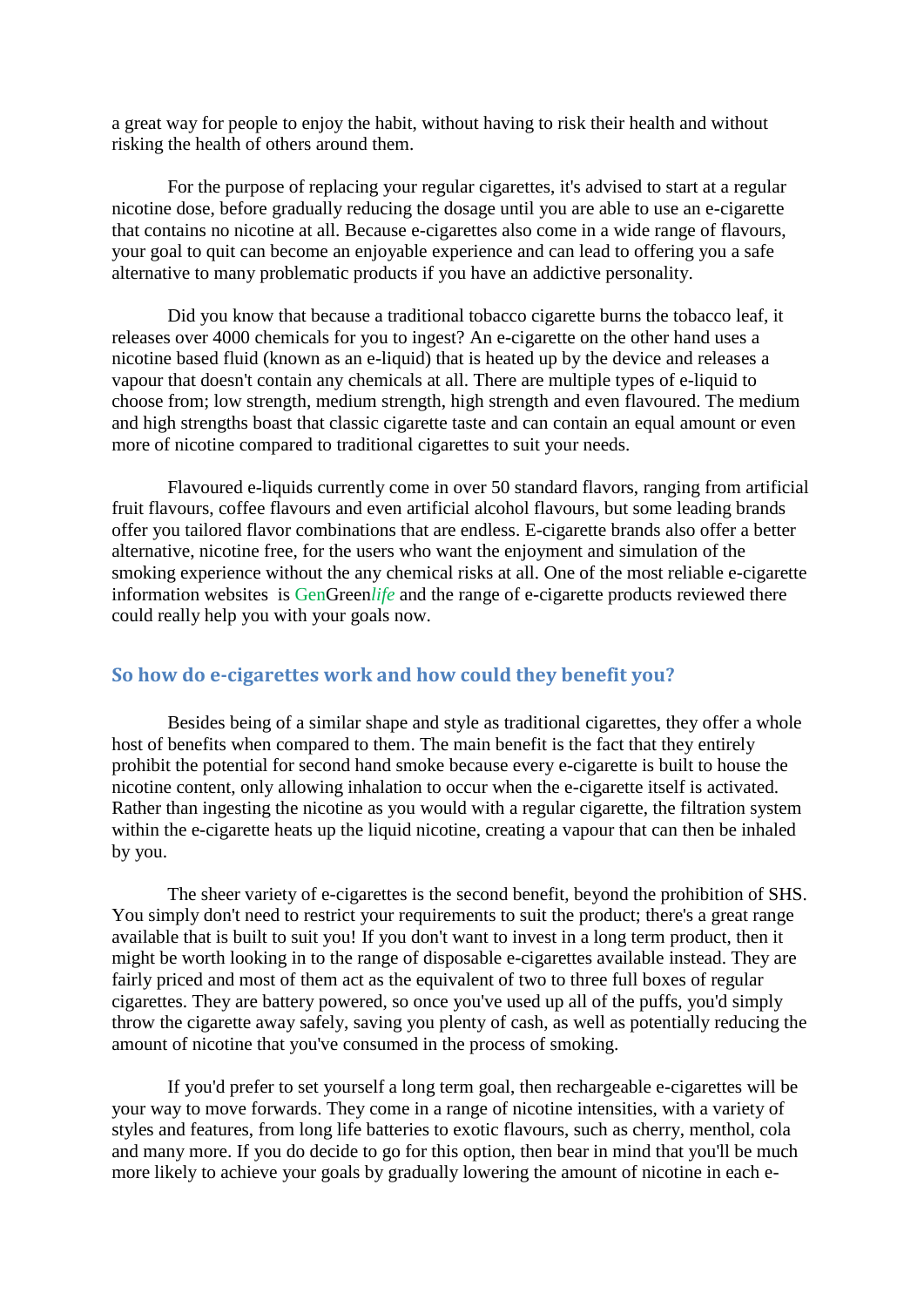cigarette, until finally you're smoking more for the habit of holding a cigarette, than actually ingesting nicotine. Endorsed by celebrities, medical experts and members of the public across the globe, e-cigarettes are definitely a great option when it comes to getting off of cigarettes completely. As there can often be a lot of information when it comes to e-cigarettes, it's probably much easier if you have a few key points to summarize what e-cigarettes can do for you!

The first and most important thing is that they are considered by leading medical professionals from across the world to be a valid, trusted and endorsed method to assist with the gradual reduction, before the complete ceasing of, smoking and the related habit. What that means is that professionals everywhere accept and agree that when it comes to smoking, e-cigarettes are one of the finest ways to rehabilitate yourself until you no longer require cigarettes any more.

The second thing to bear in mind is that e-cigarettes are much safer when used, in comparison to their traditional cigarette counterparts. They contain ranges of nicotine levels, all of which are provided to their user via inhalation and even then, the nicotine is in liquid vapor form, as opposed to in the form of noxious gases which occur when smoking regular cigarettes. Because of this, even the overall inhalation of nicotine is considered to have a lower effect on your body and your health.

Finally, e-cigarettes are entirely safe to smoke in groups, even if you are in cramped public places or on the sofa at home. Your family will never be put at risk by being near you whilst you smoke your e-cigarette, which when compared to the effects of smoking around others with a regular cigarette; the health risks are completely nullified.

Cigarettes are also now being banned in most public places, such as restaurants, bars, halls and anywhere that can contain more than one person. This is due to the risk of second hand smoke, combined with the fact that some people simply don't appreciate the lingering smell of tobacco. What started as a trial banning has since spread around the world and looks set to continue in its growth. This ban isn't to punish smokers on the whole; it's to reassure people that they can enjoy themselves in public places without having to risk their health because of other people's habits.

One of the strongest arguments against regular cigarettes, is their general effect on people's health and that they are one of the main sources that have been linked to several types of cancer; mostly lung cancer. After a survey was taken in the United States, it was discovered that the mortality rate within people that smoke is a huge three times higher than in people that don't smoke. What this means is that if there were four people and three of them smoked, but they were all the same age, the smokers would run a much higher chance of dying earlier than expected because of their smoking habit and its related illnesses.

The most common illnesses that relate to smokers are cancer, vascular disease and respiratory conditions. These illnesses could all be avoided if the individuals that are suffering with them simply stopped smoking. When people smoke, there are two forms of tobacco consumption; the first is through inhalation and the second is via the smoke when it burns. These two things cause the body to pump very little, or in extreme cases, no blood at all to the heart, which can result in other fatal conditions, such as stroke or heart attack.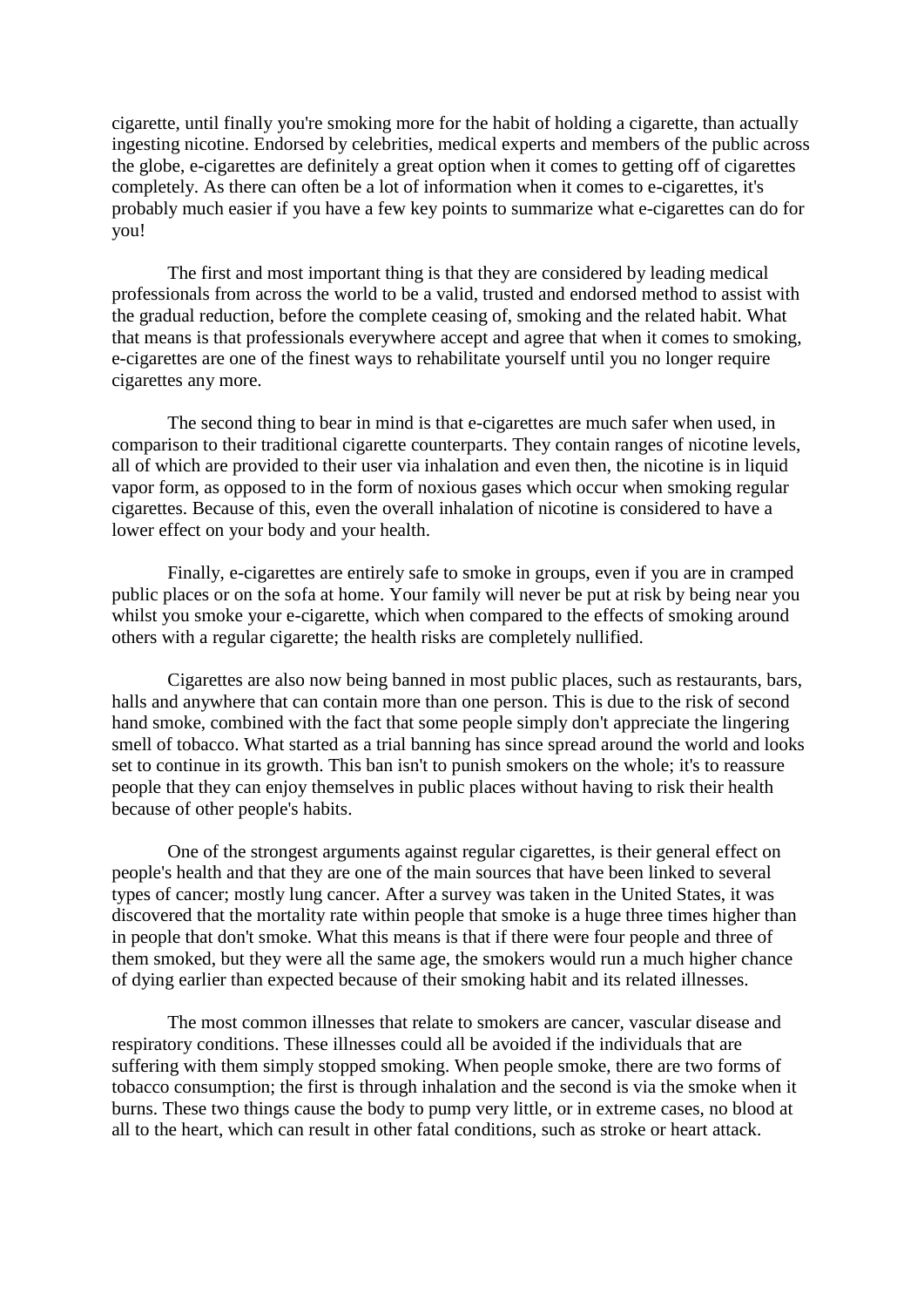So what do e-cigarettes do differently? For a start, e-cigarettes contain absolutely no tobacco at all. That means that each and every e-cigarette that's ever been made will contain no physical tobacco in any of its pieces. E-cigarettes simply contain a liquid form of nicotine, which although has also been linked to cancer as well, the features come with a much higher health recommendation. What this means is that your e-cigarettes will either contain such a low amount of nicotine that the effects on your body will be nowhere near that of a regular cigarette, or that you will be using e-cigarettes temporarily whilst you come off of your tobacco dependency, which means that your body won't be exposed to the harmful toxins after your course has been completed.

Also, because of the careful housing and construction of e-cigarettes, there are no direct laws that limit the usage of e-cigarettes in public places. Consider it in the same vein as having a drink of water from a bottle; the neck is just large enough for one person to drink from that bottle and others wouldn't be exposed to any of the water. E-cigarettes function in much the same way; they are intended for individual use only. That means that your nicotine won't be inhaled or ingested by anyone around you ever, no matter how often you use your ecigarette. Please feel free to visit [GenGreen](http://www.gengreenlife.com/)*life* to find out how to take advantage of the benefits of e-cigarettes, where you'll be able to choose from a range of products to suit you.

#### <span id="page-15-0"></span>**So how do e-cigarettes give any benefit to a smoker that's trying to quit?**

You'll still be receiving nicotine, which is the chemical that your body will crave if you're a regular smoker; but this amount of nicotine will be so minimal that it will have a hugely reduced effect on your body overall, when compared to the effects of traditional cigarettes. They are a great way to slowly wean yourself off of regular cigarettes; which are harmful to you, the people around you and the environment. Even if your intention isn't to gradually reduce your smoking habit until you can put an end to it, e-cigarettes still contain a fraction of the toxic chemicals that regular cigarettes do, without providing a reduction in satisfaction to the smoker in the process.

Many users find that the ability to customize their smoking experience is one of the main factors when using e-cigarettes to quit smoking. When you can choose the look, feel, strength and even the taste of your nicotine replacement product, it's more likely to work! Common sense tells us that providing not just your mind, but also your body with something that can replace a traditional cigarette in a more enjoyable way is much more likely to work than a product that is awkward, ugly and tastes bad.

<span id="page-15-1"></span>What you're getting with an e-cigarette, is a carefully developed method of rehabilitation whilst you come off of regular cigarettes, or if you just want to make the change whilst continuing with your habit; a tried and tested product that provides you with all of the associated benefits that many smokers enjoy, whilst having a decreased risk of fatal conditions overall.

## **Chapter 7**

#### <span id="page-15-2"></span>**Tips and Tricks That Can Help You to Quit, Today**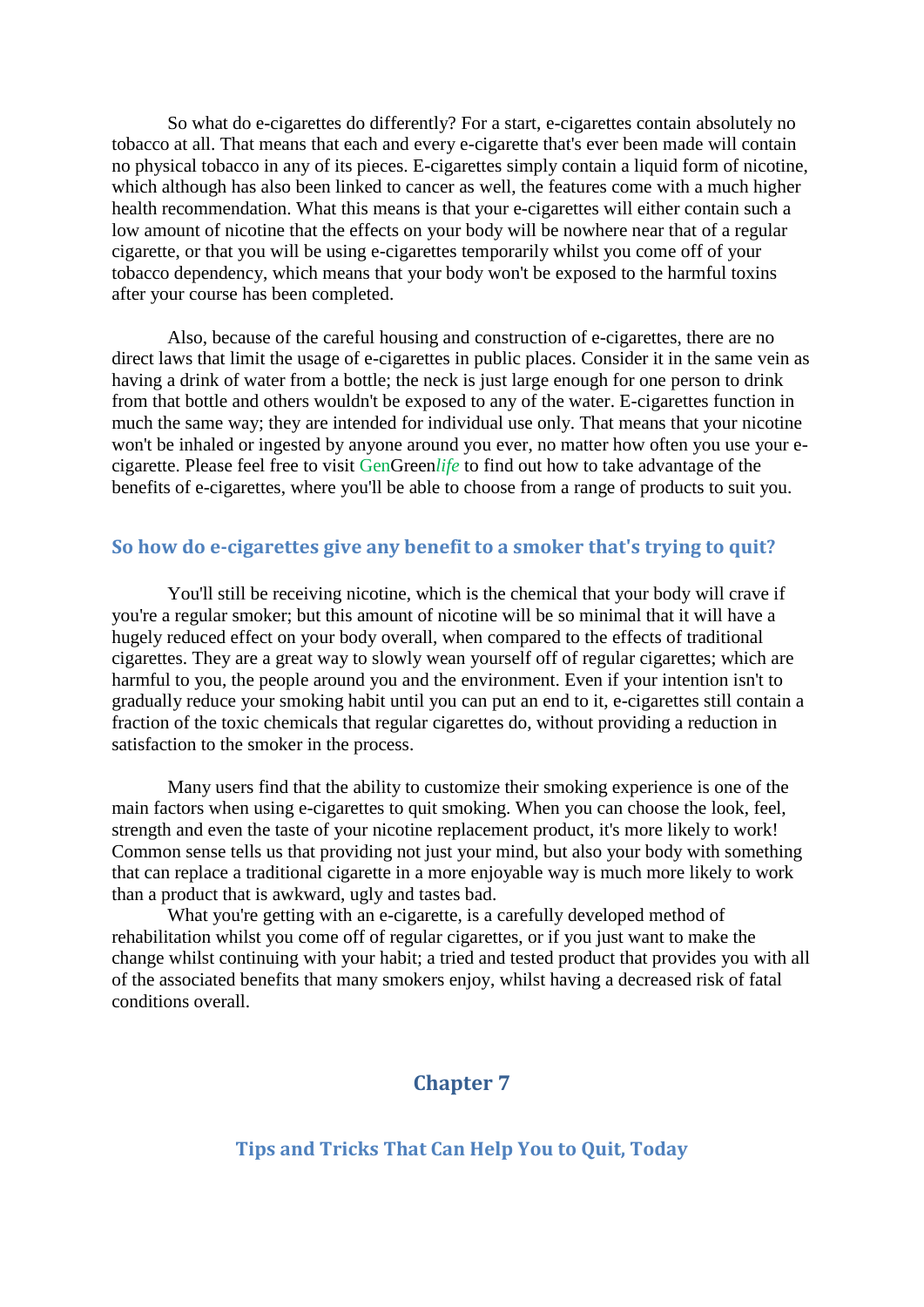Now that you're starting to understand the ins and outs of why you smoke, why you want to give up and what options are available to you it might be a good idea to start putting pen to paper and come up with a method that will help you to keep on the straight and narrow. In this chapter, we'll take a look at a few hints and tips that, if used correctly, could be some of the most helpful suggestions to you in your quest to stop smoking. Please bear in mind that you won't need to follow every single tip listed here; just find the ones that you like the sound of and that you feel would suit you.

#### <span id="page-16-0"></span>**1. Eat regularly**

Before we get in to this tip, it's important to note that it's not recommended that you eat foods with a high fat content. The last thing that you'll want during your stop-smoking period is to put weight on. This is one of the most common side effects for people that have chosen to stop smoking, especially if you decide to go cold turkey and give up instantly.

Try to find a healthy source of vitamins and minerals each and every time that you have a craving; a piece of fruit, something with dietary fibre or something with protein. Any food containing these properties will affect your body in a positive way, increasing the levels of endorphins that are released and helping you to feel happy and relaxed.

#### <span id="page-16-1"></span>**2. Exercise**

Nothing quite gets your mind off of things like a healthy exercise session. If you have the time, add a bit of cardio to your daily routine to help get your blood pumping and shift your thought processes onto something other than quitting. Another bonus of exercise is that it will stimulate your adrenaline glands, which will cause adrenalin to traverse your body to your blood stream and leave you feeling refreshed and invigorated. Exercise will help to unclog any blocked arteries that might have started to suffer because of your smoking habit, and will work to improve your cardiovascular health, too.

#### <span id="page-16-2"></span>**3. Hypnotherapy**

The treatment of hypnotherapy is often so successful that many hypnotherapists boast well above 80% success rates and many of their services include 'stop smoking in an hour' treatments. This form of therapy has recently been acknowledged by leading medical experts and many smokers that decide to take this route have had nothing but complimentary comments about their successes. Other therapies similar to this include hypnosis, psychotherapy and counselling, but none can boast the success rates that hypnotherapy has.

#### <span id="page-16-3"></span>**4. Meditation**

If you'd prefer to keep things simple with as little effort as possible, you could always try the holistic route. Meditation, yoga and even Tai Chi have been proven to help individuals focus when they are struggling to do so. If you need a gentle reminder that your goal is much more important than minor cravings, then dedicate a bit of time to taking on one of the above activities; you'll soon start to feel in control of your cravings, whilst maintaining your focus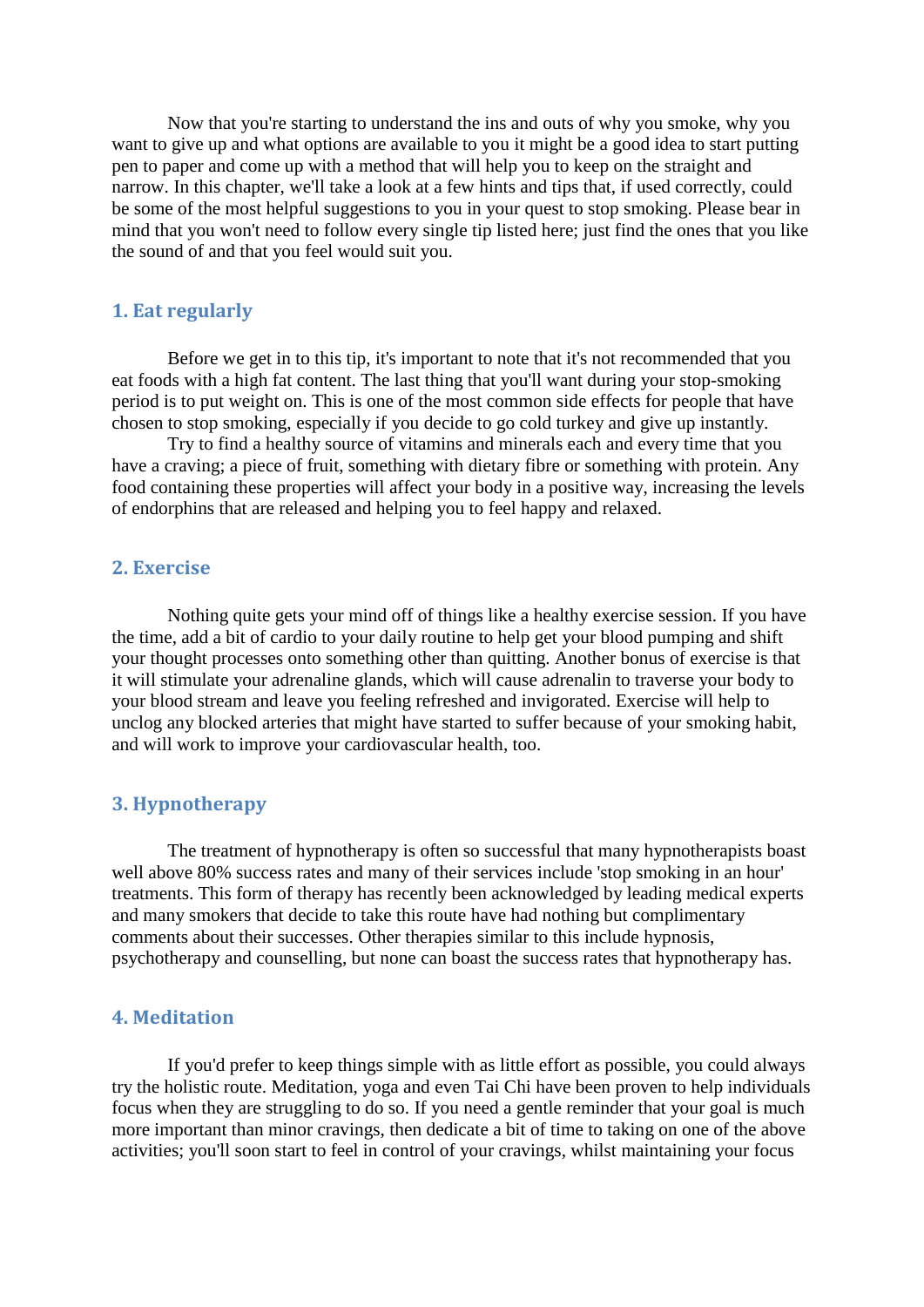to help with your day to day, smoke-free life. There's nothing like being able to say 'no' to your cravings, without even having to think too much about it.

#### <span id="page-17-0"></span>**5. Citrus fruits**

If you have access to fresh fruit in particular, why not try eating as much citrus as possible? Not only will the vitamin C act to benefit your body, but it will also stem your nicotine cravings. Many of the properties within tobacco are made up of acidic elements. These elements will find a way in to your body and react with your internal chemicals whilst you smoke. This reaction can be mimicked, only with a different type of acidity; that will have positive effects on your body as opposed to the negative ones that are usually associated with tobacco and nicotine consumption.

It doesn't matter how you consume citrus, whether you eat the fruit, or blend it in to a smoothie; as long as you're giving your body a fresh dose daily. Before long, you'll start to notice that your body will develop a craving for healthy food instead of nicotine, which will only act to reinforce your bodies' recovery overall as you progress. Mixing your citrus fruits will also provide your body with a stable influx of antioxidants, which will further act to remove harmful chemicals from your body, such as the toxins that are prevalent within nicotine.

#### <span id="page-17-1"></span>**6. Find a buddy**

If you're able, find someone else to quit with. The most enjoyable part of this tip is that you'll be able to bounce off of each other, discuss ideas and methods, whilst encouraging each other to keep at it. Giving up smoking can be even more stressful, especially if you're doing it on your own. If you find that you're surrounded by smokers wherever you turn, such as your family and friends or even your work colleagues, you might be caught between a rock and a hard place as far as your stop-smoking efforts go and that's why it's important to find someone that you can rely on to help you through the process. You'll find that the more encouragement that you have when quitting, the more likely you are to reach your goal.

One of the greatest tips to stop smoking is to do it properly. If you consider that many rehabilitation facilities won't ever disconnect an addict from their drug instantly; they'll find ways to introduce other measures that will assist with withdrawal and breaking the habit. This is actually one of the safest ways to stop smoking and the most successful recorded method is with nicotine replacement tools such as e-cigarettes.

E-cigarettes in particular are often endorsed by leading medical professionals because a smoker will never have to consider them a long term variable. What this means is that because of the varying levels of nicotine available within e-cigarettes, you can start on a dose that helps your body to cope with a reduction in nicotine, before lowering the dose gradually in a way that is guaranteed to cause as little disruption to your bodies' recovery.

You can spread the decrease in nicotine over a period of time to suit you too, from the space of a few weeks all the way to a few months or longer. Before long, your body won't even need nicotine anymore and you might find that you just enjoy smoking the nicotine-free e-cigarettes to keep appearances up, cope with the physical aspect of smoking, or for the range of flavors that they can provide.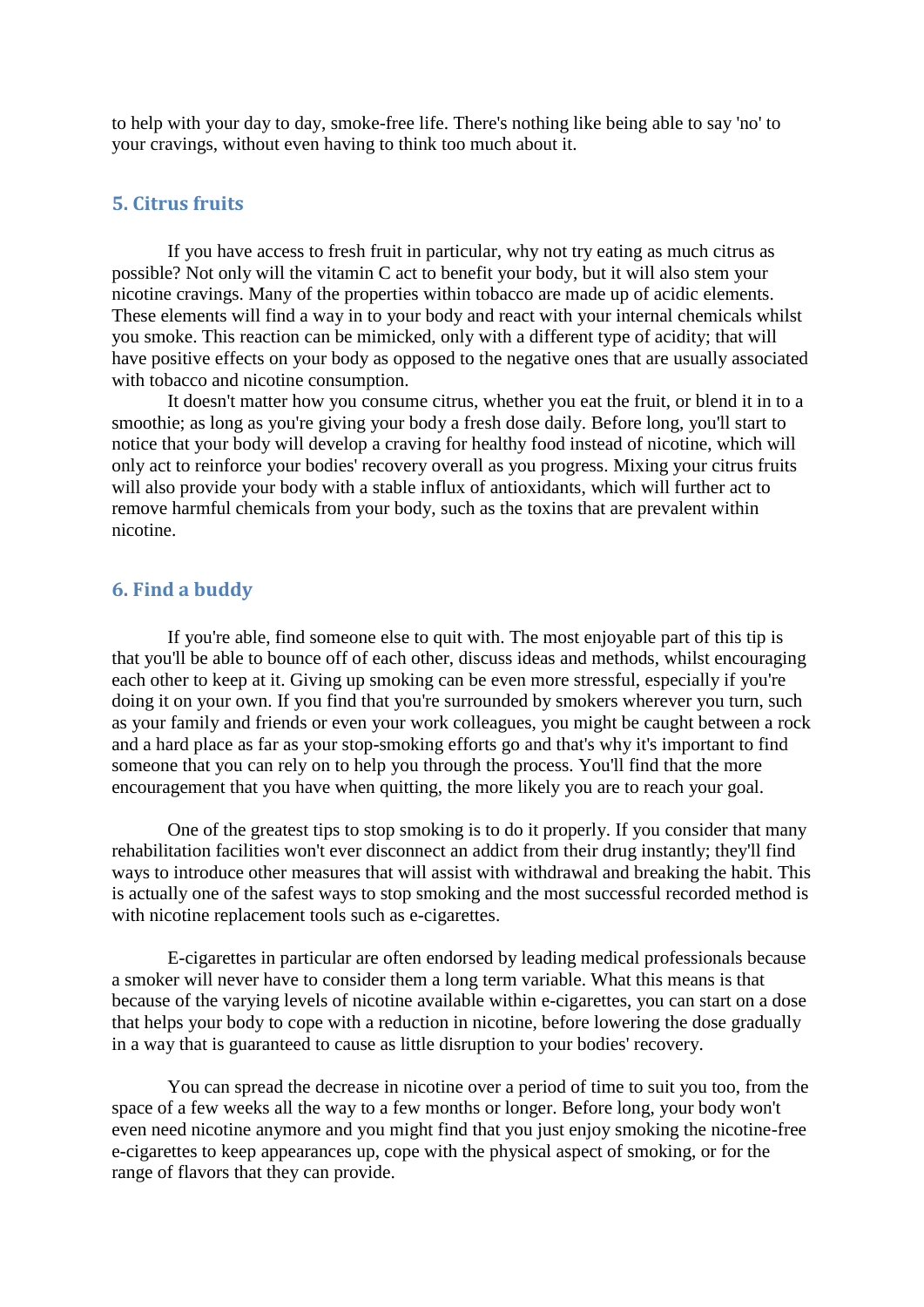Another great tip that could help is to understand what triggers your cravings in the first place. Keep a journal or notebook and make sure that you write down the date and time, every single time that you have a craving for a cigarette. After a few days, you'll have a pretty concise collection of times that your body seems to crave nicotine. Throughout the process, find a way to stem your cravings using any of the techniques listed within this chapter, until you have your journal filled with at least half a week's craving times. Once you learn when your body will crave nicotine, you can make plans to put a block on the craving; meditation, exercise, healthy food or your nicotine replacement therapy.

#### **Chapter 8**

#### **Giving Up For Good**

<span id="page-18-1"></span><span id="page-18-0"></span>Now here's a phrase that you'll want to remind yourself of as often as possible; 'I'm giving up smoking for good'. Until you accept that your goals are achievable, there will always be something in your way. But what does giving up for good actually mean? Well although the sentence itself seems pretty self-explanatory, the actual use of it will vary depending on your lifestyle and habit. Most people will find that giving up for good is less about turning their backs on smoking entirely and more about finding a way to cope without the damaging effects of a cigarette.

For a smoker giving up really is freedom, but what if you find that giving up leaves you with too much freedom? You might feel alone in your habit, but many smokers actually *enjoy* the process of smoking, even if they hate the smell and contaminants that come with it. As a result coping without cigarettes, especially if you've been an avid smoker for a specific period of time, can be one of the easiest things to decide, but one of the hardest things to actually manage. Whilst smoking, you experience feelings that only nicotine can provide you and that in itself can often be the hardest compulsion to shake.

Unfortunately, one of the most common mistakes that smokers make is that when they are finally free from nicotine they'll become partial to the occasional cigarette, perhaps during social gatherings, or if they have any free time and a quick smoke is an option. This in itself can often lead to a total relapse and if you do have the odd cigarette, you'll find yourself back at square one in no time. But what if your cigarettes have become such a consistent factor in your life that your hands feel empty without them?

A lot of quitting or ex smokers will find that once they have the nicotine out of their system and are free of their cravings, their body will physically react to the loss of the habit that they've become so used to. You may be one of hundreds of thousands of smokers that suffer with this feeling, but fortunately there are products, such as e-cigarettes, that will offer you a safer way to cope on occasion, rather than going back to traditional cigarettes.

E-cigarettes are one of the main sources of replacement therapy and are useful to people with varying nicotine dependencies. As the majority of manufacturers develop their ecigarettes to look and feel very similar to traditional e-cigarettes, you'll find that just by having one of these to occasionally use to smoke, you will lower your need for smoking. The intention of breaking a habit is to do exactly that; break the habit, so if you find that you're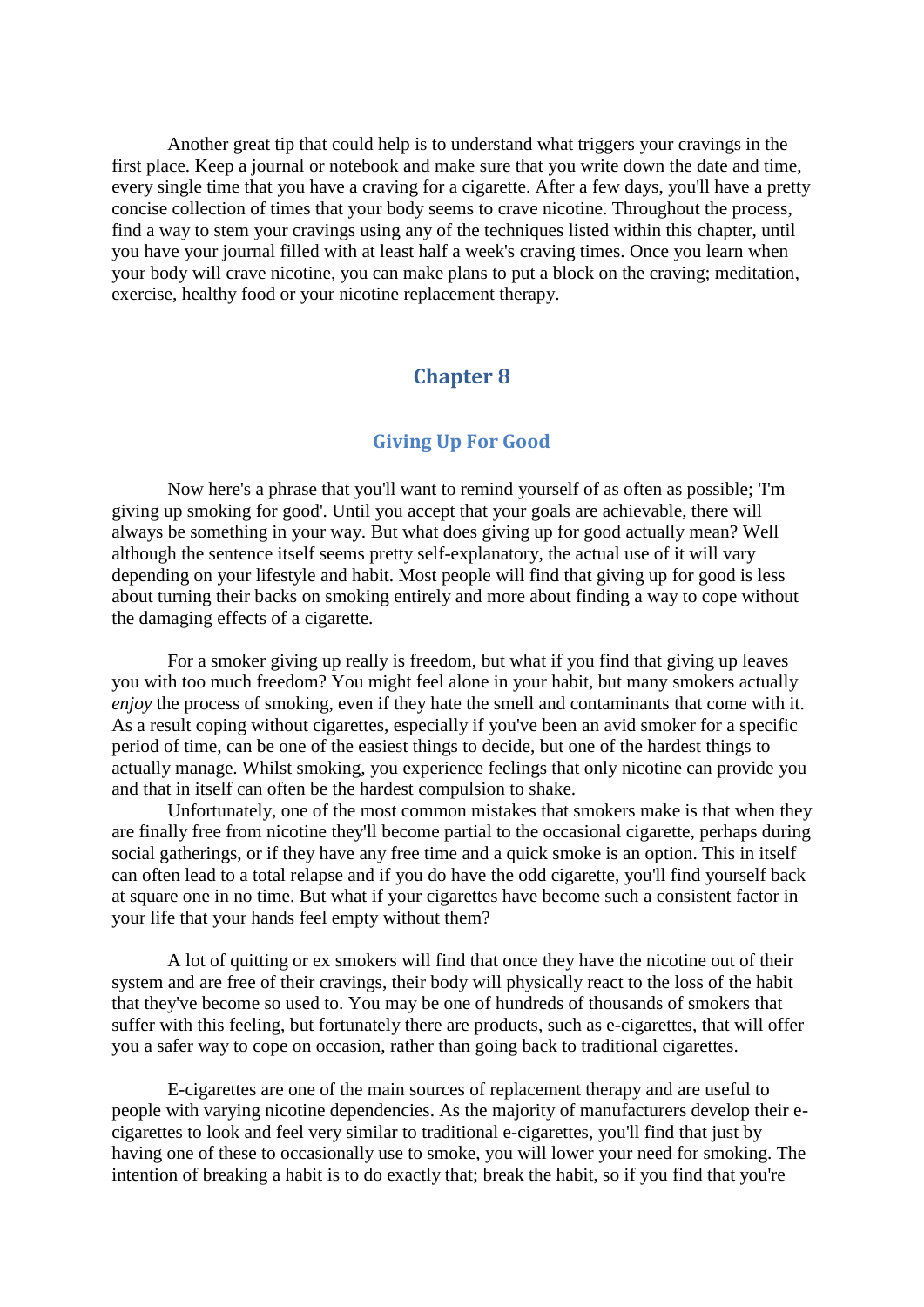struggling with the lack of physical contact between yourself and a cigarette, then e-cigarettes will come in handy for you. You'll find a great range of e-cigarettes at [GenGreen](http://www.gengreenlife.com/)*life*, one of the most reliable suppliers of e-cigarettes available.

If you're planning on giving up, but you want to make it as easy for yourself as possible, then please adhere to the above information. You can trust your body to eventually be able to cope with the complete removal of nicotine, but whilst you can't, you can try any of the recommended methods of getting off of cigarettes, from eating healthily which is great for your body, all the way to replacing your regular cigarettes with e-cigarettes to help in the reduction of harmful chemicals within your body.

No one says that as a smoker, you're stuck being a smoker. It's a habit that many people choose to take part in, where others fall in to the routine due to their lifestyle. Either way, you can break free from the harmful activity of smoking now, before you enjoy a happier, healthier take on life that your friends and family will appreciate for years to come. The main thing to consider is that whoever you are and whatever you do; smoking can be a thing of the past you just have to want it to be a thing of your past!

## **Chapter 9**

#### **A Final Thought on Where To Go From Here**

<span id="page-19-1"></span><span id="page-19-0"></span>After reading through all of the information within this EBook, you should be in a prime position to start your journey towards the freedom from cigarettes. This process will vary in difficulty and duration depending on you as a person, but the bottom line is that you can achieve success and leave the habit behind you; all that you'll need to do is really want to get there. Let's have a recap on what's been mentioned and how you should progress in each instance.

First of all, you'll have explored the ins and outs of your smoking habit. You'll have learnt about cigarettes, what they do to you and your body, how they affect your mood, attitude and general well-being, whilst gaining a better understanding of your situation on a whole. One of the main things that you should be able to walk away with is the ability to identify your situation, so that you can better understand it, in order to move on from it.

The same would apply to all sorts of smokers, whether you've had a box of cigarettes in your pocket for several decades, or if you've just picked the habit up after being introduced to the addictive substances. Once you can recognize where you are right now, you'll be in a much better position to appreciate where you want to be. This process doesn't need to be as hard as you may often be informed; it can be as simple as one, two, three; done.

Whilst you were learning about cigarettes, you will have also begun to acknowledge what they do to you and the effect that they have on your life. You'll have learnt to identify what the consequences of smoking are, whilst understanding what those consequences can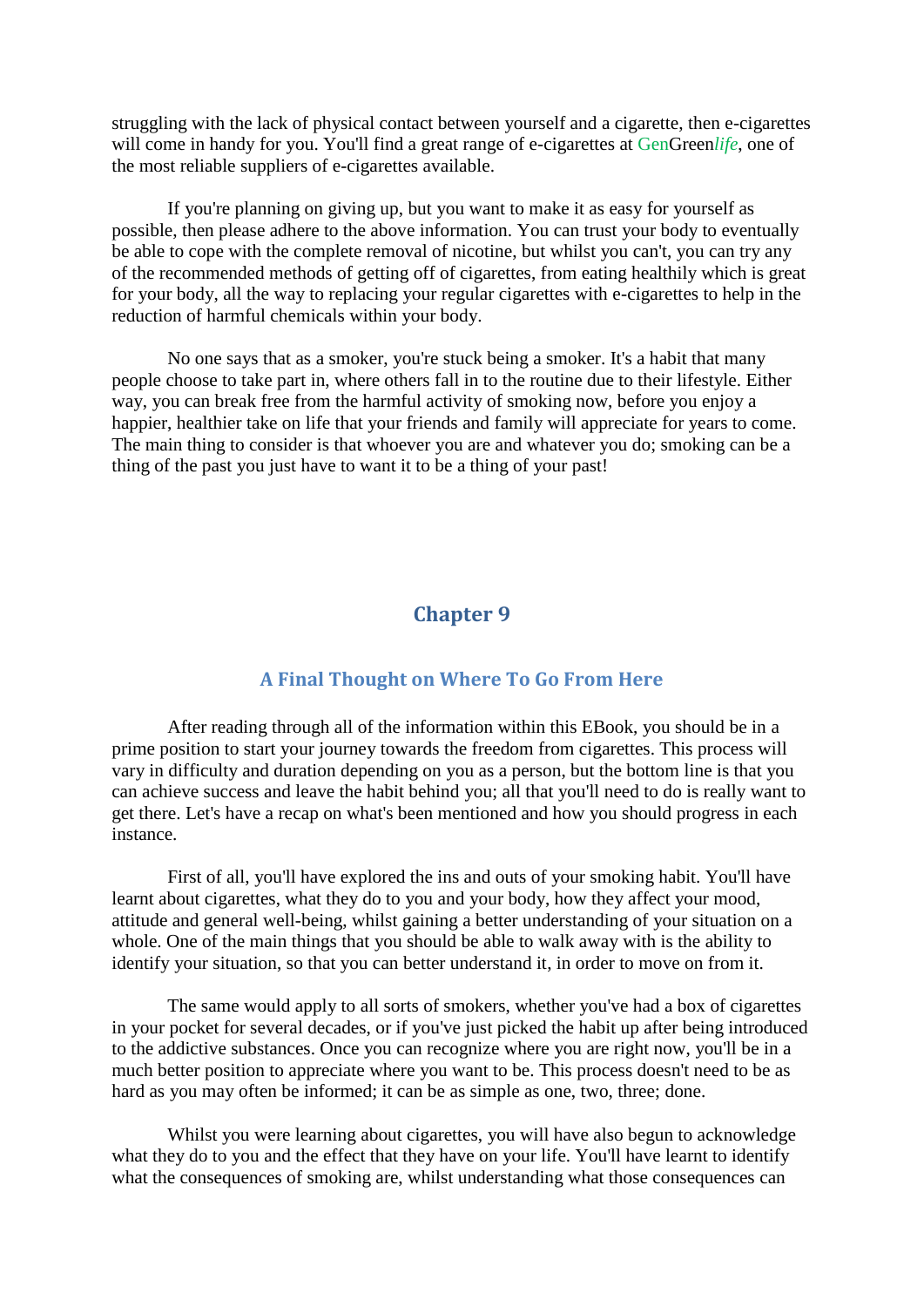lead to. You'll have been introduced to the problems that you might face when it comes to smoking (or quitting in this instance), including peer pressure, addiction and any other variables in between.

The next things that we covered were the methods available to you, in order for you to give up smoking for good. You were introduced to several common methods, as well as other less practical ones that may be suitable for individuals. At this point, it's worth considering that as a smoker, you are an individual and what works for some people may not work for others. If at any time you decide to try any of the techniques and methods listed within this EBook, only to find that they don't work for you, then don't lose your initiative and simply try something else. Sometimes the best methods are those that you're happy with, so don't feel that you need to get the worst of them out of the way first.

You were then introduced to two key methods; the natural one and the man-made solution. Both of these methods have worked for countless thousands of people and will no doubt be very well suited to helping you, but there's nothing to say that you can't alternate between methods to enjoy a bit of variety while you stop your smoking habit. In fact, variety may be key to keeping your body fresh and invigorated, so don't settle on something that will bore you before too long, especially if you know that you'll end up losing interest and fall back in to old habits.

Some of the natural methods that were discussed included herbal treatments, holistic therapies and self-help ones, too. These methods are a great way to keep things as healthy as possible, with minimal spending where applicable and an overall objective in mind. Because these methods are all individual, you can pick and choose between them and combine them with other methods in order to feel the maximum benefits towards your goal of quitting smoking.

The other methods that were mentioned included physical treatments, like the use and application of nicotine patches, nicotine gum and e-cigarettes. All of these treatments are considered excellent ways to decrease your bodies' desire for nicotine, but they all also involve nicotine consumption, particularly the patches and gum, via unorthodox measures (i.e. via the skin and digestive system).

One of the most successful of these methods is the use of e-cigarettes. As mentioned in previous chapters, they won't take their toll on your bodies' habitual needs and they'll also provide a much lower chance of developing conditions that are most commonly associated with smoking regular cigarettes and tobacco consumption.

We further investigated the properties of e-cigarettes at this point, in the hopes of gaining a better understanding of how they are considered one of the leading treatments for people that would like to stop smoking. We discovered that they provide several benefits that go above and beyond smoking regular cigarettes, including their ability to provide a much safer smoking environment for yourself and those around you. They are widely available and usable in most locations, due to their very individual approach to smoking.

Once we'd covered the methods to quit smoking, their applications and how they could benefit you as an individual, we went on to discuss specific tips and tricks that would further compliment your goal to quit smoking. These included several well known tips, such as exercise to stimulate a healthy body with the release of a fresh batch of endorphins; the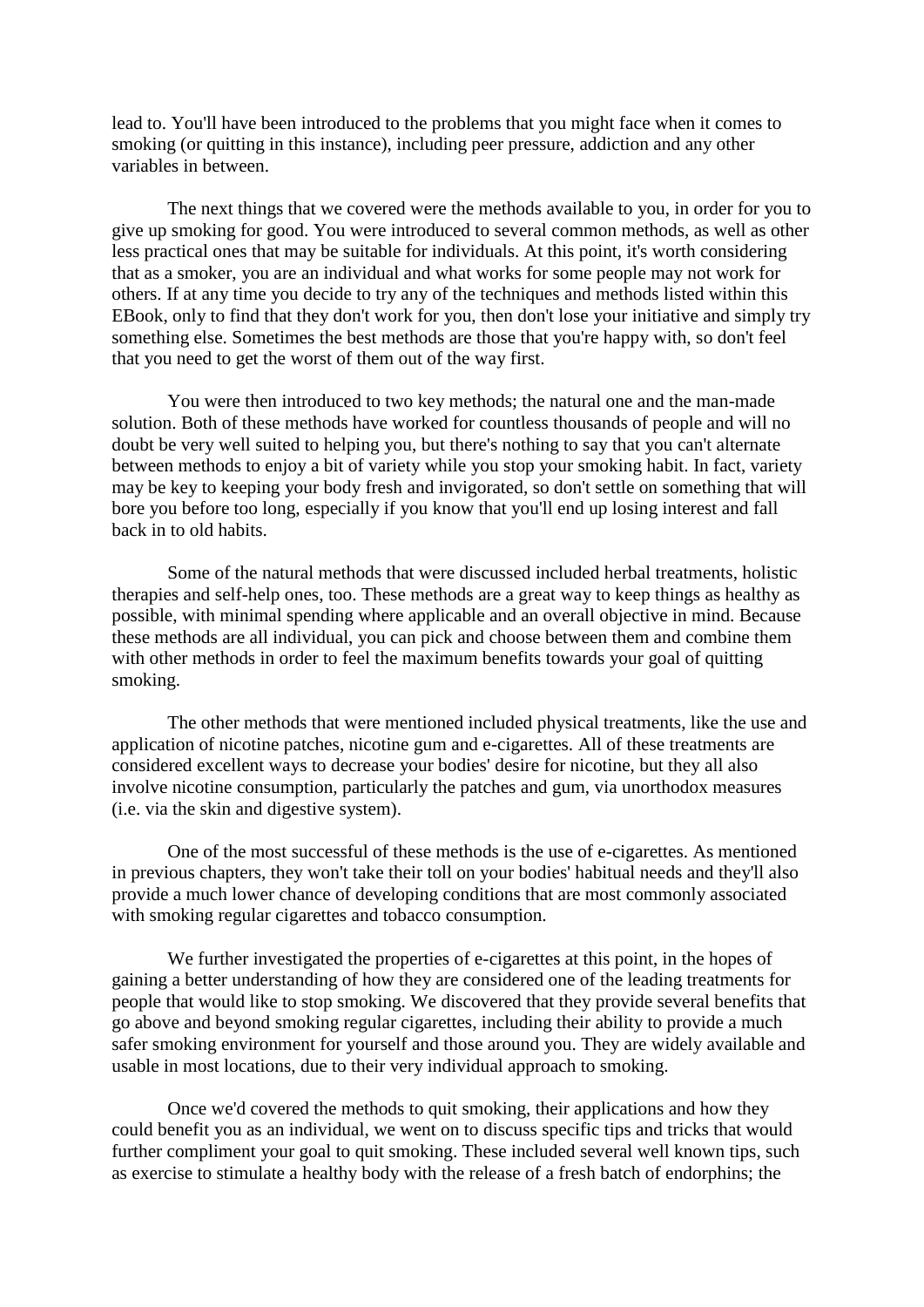consumption of fruits that contain citrus as a key ingredient for their antioxidant, nutritional and vitamin properties, and how finding someone to quit with can be a great way to stay on track with your goals to quit.

We also covered holistic tips that included hypnosis, meditation and yoga, with the intention of putting your body in a position to focus, concentrate and rebalance, in order to control your cravings and urges. These methods can all be combined with the next set of tips, that included using nicotine replacement tools such as e-cigarettes, so that your body can draw on a huge range of resources in your fight to give up smoking for good.

At this point, we covered what it would mean to literally give up smoking for good, as well as the effects that you could expect from giving up, both physically and emotionally. It's always important to remember that you are giving up the habit for yourself, but there might also be other people involved; children, elderly relatives or animals, all of which would benefit greatly from a reduction in second hand smoking. It's also important to consider all of the different types of encouragement and support that you have from those around you; turning this support in to initiative which will help you to achieve your goal.

At the end of the day, smoking is a habit that is harmful to you and those around you, so if you keep in mind that your habit could be the vital difference between you or your family members getting ill, which could lead to possibly fatal consequences; you'll be able to draw encouragement from that. Even if you aren't quitting smoking for other people, then do it for yourself, because as mentioned in previous chapters, your entire well-being could depend on this massive change to your habit.

That brings us to the end of this EBook. Hopefully you'll have found plenty of information that could help you to quit smoking now. Whether you've just started to smoke, have been smoking for years and years, or you've already found a way to break the habit, by utilizing these techniques to their fullest, you can fight your habit and keep it away for the rest of your life.

All that it will take is a little bit of will power, some initiative and the ability to push yourself to do something that many people struggle with on a daily basis and you could be free from cigarettes, away from the harmful toxins and enjoying a healthy, happy life, that will also have been vastly extended due to your decision to give up.

Thank you for taking the time to read this EBook and good luck with your goals to stop smoking.